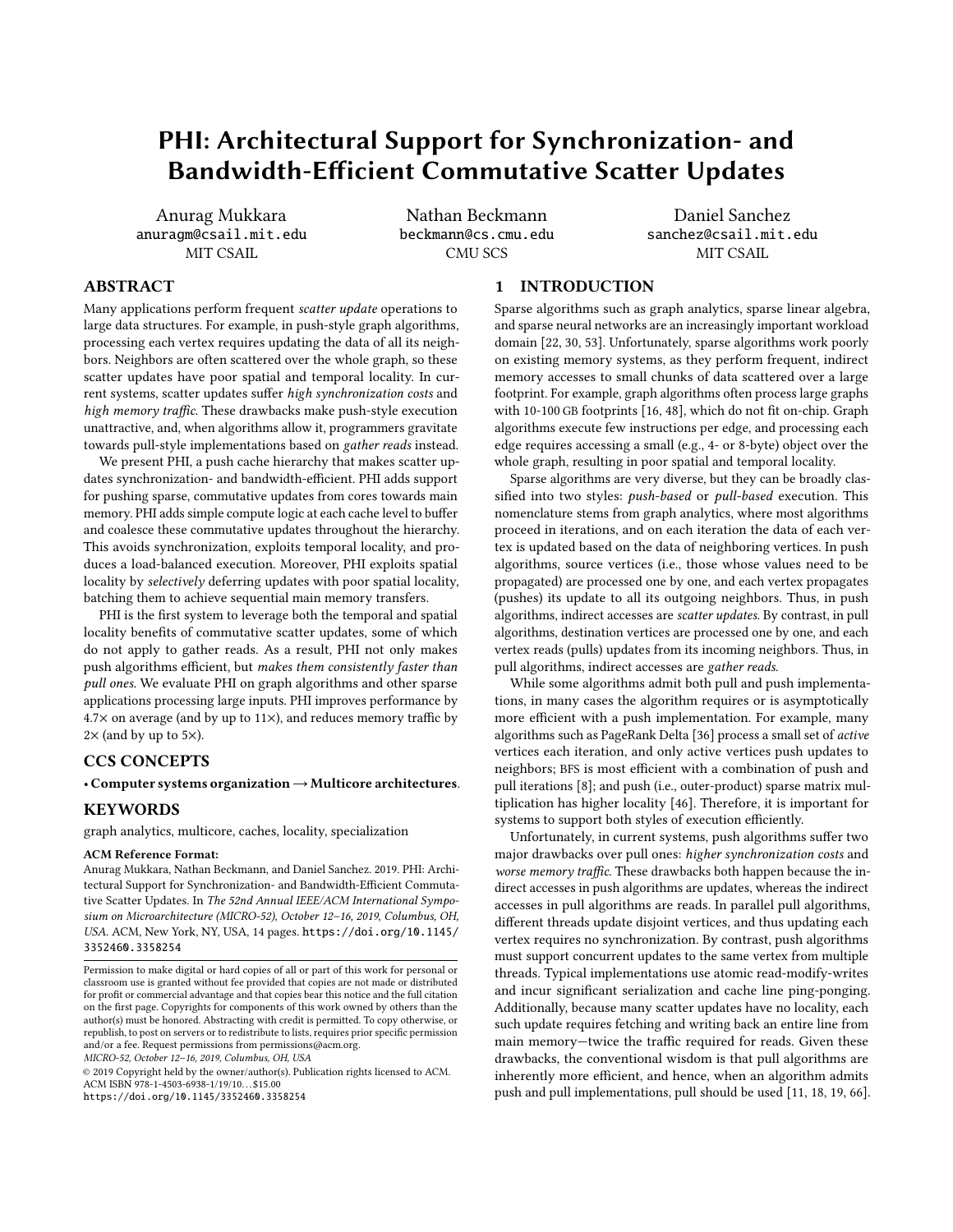In this paper, we disprove this conventional wisdom. We introduce novel architectural support in the memory hierarchy to make scatter updates efficient both in terms of synchronization and memory bandwidth. Surprisingly, we show that push algorithms can be made more bandwidth-efficient than pull ones because updates can be reordered in ways that reads cannot, uncovering more opportunities to exploit locality. This flexibility gives push algorithms a fundamental advantage over pull ones, and enables small on-chip hierarchies to incur close to minimal memory traffic.

We leverage the insight that many algorithms perform commutative scatter updates, such as addition or logical operations. Commutative updates produce the same result regardless of the order they are applied in, which enables the system to reorder and coalesce them to improve performance.

Prior work has used commutativity to partially address either the synchronization or the bandwidth costs of scatter updates, but has not tackled both, and these techniques also introduce drawbacks. First, Remote Memory Operations (RMOs) [28, 49], Coup [62], and CCache [6] add hardware support to reduce synchronization overheads: RMOs push updates to shared caches, where they are performed atomically, whereas Coup and CCache enable private caches to buffer commutative updates. However, these techniques still incur the main memory traffic blowup of scatter updates, and also suffer from more on-chip traffic than required.

Second, update batching techniques like MILK [29] and Propagation Blocking [10] first batch updates to cache-fitting graph slices, then apply each batch. These techniques transform indirect accesses into efficient streaming accesses, achieving great spatial locality, but they *sacrifice all temporal locality*, causing much more memory traffic than needed. This prior work also performs this batching in software, which adds significant overheads.

To address these problems we propose PHI, a push cache hierarchy that makes commutative scatter updates efficient. PHI achieves this through three key contributions:

- (1) PHI extends caches to buffer and coalesce updates, acting as large coalescing write buffers. Cores push updates towards main memory through the cache hierarchy in a unidirectional fashion. By coalescing updates, PHI exploits temporal locality.
- (2) PHI selectively employs update batching when evicting partial updates from the last-level cache: it streams updates to in-memory batches when there is little spatial locality, and applies updates in-place when there is significant spatial locality. By batching updates, PHI exploits spatial locality. Coalescing and selective batching work together to exploit both temporal and spatial locality, achieving the benefits of prior techniques like update batching while avoiding their drawbacks.
- (3) PHI performs hierarchical buffering and coalescing: private and shared caches both buffer and coalesce updates. This approach avoids synchronization, reduces on-chip traffic, and balances the load among shared cache banks.

Fig. 1 illustrates the benefits of PHI for the PageRank algorithm on the uk-2005 web graph [15]. We compare PHI with conventional Push and Pull implementations, and with a push implementation that uses update batching (UB). Pull not only has lower memory traffic than Push, but avoids frequent synchronization among cores. Thus, it improves performance over Push by 3.3×. Although UB has lower memory traffic than Pull, it is only slightly faster, as the



Figure 1: Memory traffic and performance of PageRank on uk-2005. The dotted line indicates compulsory traffic.

memory traffic reduction comes at the cost of extra instructions. PHI further reduces memory traffic over UB by coalescing updates in the cache hierarchy while also avoiding UB's instruction overheads. Thus, PHI improves performance over Push by 6.5×. PHI's memory traffic is only 3.1× higher than the compulsory traffic, i.e., the traffic incurred with unbounded caches (the dotted line in Fig. 1).

We evaluate PHI using detailed microarchitectural simulation. We focus our evaluation on graph algorithms, which are particularly memory-intensive due to the large footprint of real-world graphs, but PHI's benefits apply to other sparse applications that use scatter updates like sparse linear algebra and in-memory databases [7]. On a 16-core system, PHI reduces main memory traffic by up to 5× and by 2× on average over Push. On average, PHI incurs less than 2× the traffic of an ideal memory hierarchy. Consequently, PHI improves performance by up to  $11\times$  and by  $4.7\times$  on average. While we evaluate PHI on a general-purpose multicore, its techniques are easily applicable to an FPGA or ASIC accelerator.

# 2 BACKGROUND AND MOTIVATION

### 2.1 Push versus pull execution

Sparse algorithms are those that operate on sparse data structures, i.e., structures that efficiently encode collections of mostly zero values by representing only the nonzero values and their coordinates. Sparse algorithms perform pull- or push-based indirect accesses on sparse data structures.

For concreteness, we focus on graph analytics, where the sparse structure is the adjacency matrix that encodes the edges among vertices. Graphs are large and highly sparse, and graph algorithms require little processing per edge, making these algorithms more memory-intensive than other sparse ones (e.g., sparse tensor operations [30]). However, the techniques we develop apply to a wide range of sparse algorithms beyond graphs, as we will see in Sec. 4.

In push-based execution, the graph encodes the outgoing edges of each vertex, and each processed vertex (source) pushes updates to its out-neighbors (destinations). In pull-based execution, the graph format encodes the incoming edges to each vertex, and each processed vertex (destination) pulls updates from its in-neighbors (sources).

While many sparse algorithms admit push and pull implementations, there are often algorithmic reasons that force either approach. For example, non-all-active graph algorithms [50] maintain a small set of active vertices, and only these vertices update neighbors on each iteration. Push versions of non-all-active algorithms are more work-efficient because they only traverse the outgoing edges of active vertices, whereas pull versions traverse the incoming edges of all vertices. Direction-optimizing implementations of BFS [8] and other algorithms [50] switch between push and pull modes across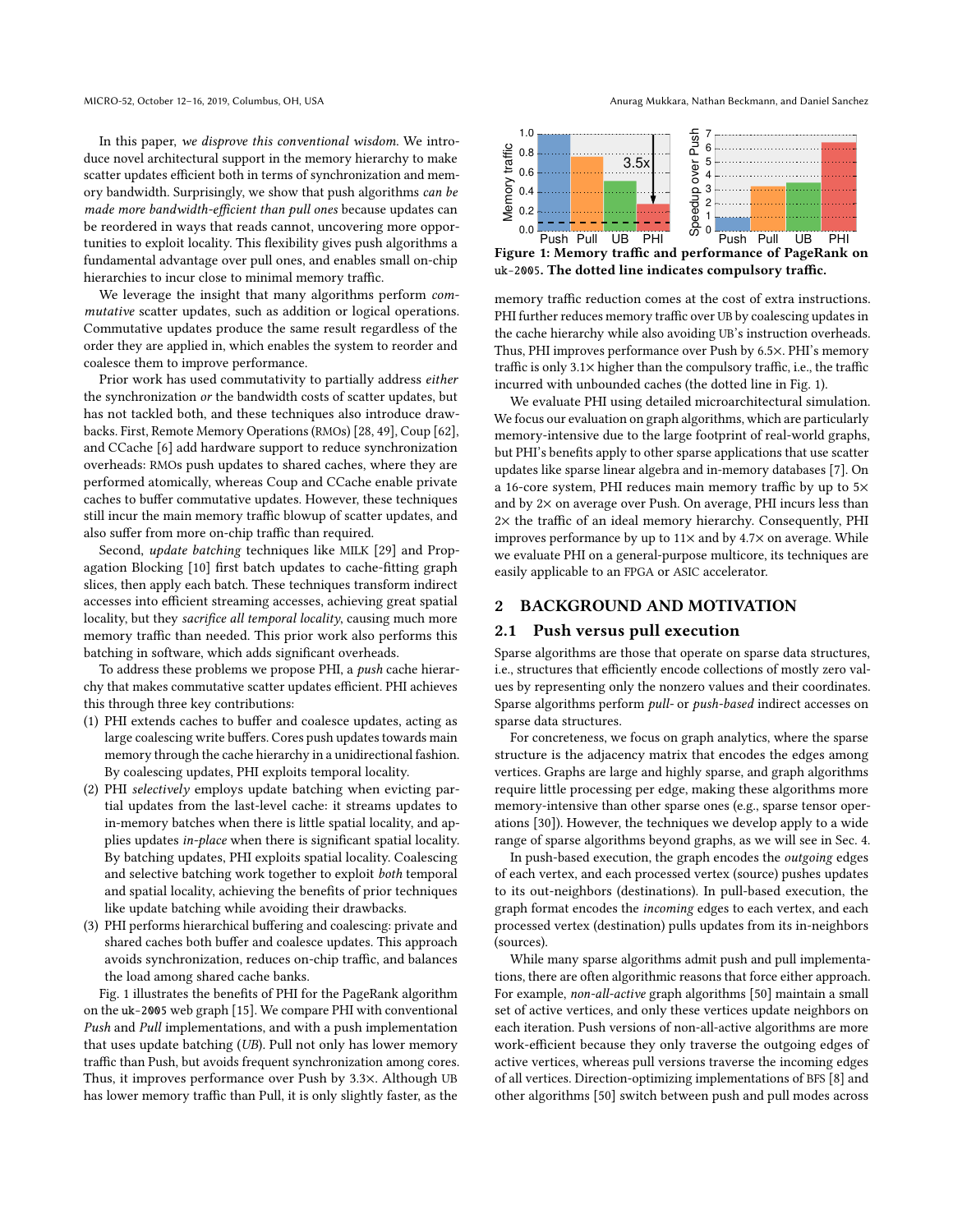iterations to reduce work. And in other sparse algorithms, such as degree counting, the push version is asymptotically more efficient (Sec. 4). It is thus important for systems to support both types of execution efficiently.

Unfortunately, in current systems, push implementations are hampered by two main drawbacks: synchronization costs and memory traffic overheads.

First, in a push implementation, multiple source vertices scatter updates to the same destination vertex concurrently. For example, in Fig. 2, vertices 0 and 1 both update vertex 2. Thus, typical push implementations use locks or atomic read-modify-writes, causing heavy synchronization and cache-line ping-ponging. This does not happen in pull implementations. For example, in Fig. 2, a single thread would process vertex 2 by gathering the updates from vertices 0 and 1.

Second, when graphs are large and do not fit in caches, many scatter updates have no reuse and cause two memory accesses per update: the line is first fetched from memory, modified, and later written back. For example, suppose that the graph in Fig. 2 was large and vertices 0 and 1 were processed far away in time, so that the cache could not retain vertex



Figure 2: Example graph.

2's cache line between the processing of vertices 0 and 1. In this case, vertex 2 would be fetched from memory when updated by vertex 0, written back, then fetched again by vertex 1, and finally written back. By contrast, pull implementations suffer from poor reuse on reads, but writes are sequential and thus have great locality. In our example, updating vertex 2 would require reading the lines for vertices 0 and 1, incurring nearly half the memory traffic.

Given these drawbacks, graph frameworks often prefer pull implementations over push ones [11, 18, 19, 66]. But this choice stems from architectural limitations, not algorithmic ones: push implementations are slower due to their mismatch with the pull nature of existing memory hierarchies. PHI makes push mode efficient by matching the algorithmic direction of information flow with that of the memory hierarchy. PHI builds on insights from prior work, which we review next. Table 1 gives a qualitative comparison with prior proposals.

| Scheme             | Synchronization  | Memory traffic         |
|--------------------|------------------|------------------------|
| Push<br>Pull       | Very high<br>Low | Very high<br>High      |
| <b>RMO</b><br>Coup | Medium<br>Low    | Very high<br>Very high |
| Update batching    | Low              | Medium                 |
| PHI                | Low              | Low                    |

Table 1: Comparison of PHI with prior techniques.

### 2.2 Hardware support for updates

Prior work has observed that updates to shared data are inefficient in conventional cache hierarchies, and has proposed several techniques to make them efficient.

Remote memory operations (RMOs) send and perform update operations at a fixed location. RMOs were first proposed in the NYU Ultracomputer [17]. The Cray T3D [28], T3E [49], and SGI Origin [32] implemented RMOs at the memory controllers, while recent GPUs [56] and the TilePro64 [23] implement RMOs in shared caches. While RMOs avoid ping-ponging cache lines, they send every update to a shared, fixed location. This causes global traffic and hotspots. By contrast, PHI coalesces updates in a hierarchical fashion to avoid hotspots. This is especially important for graph analytics, where high-degree vertices cause significant imbalance.

Coup [62], CommTM [61], and CCache [6] perform commutative updates in a distributed fashion. Coup modifies the coherence protocol to allow multiple private caches to hold update-only permission to the same cache line. Private caches buffer and coalesce updates, reducing update traffic. A read triggers a reduction of the private copies in the shared cache, and the result is the sent to the requesting core. Coup supports a limited number of operations, whereas CommTM and CCache add support for user-defined operations.

While these techniques avoid the synchronization overheads of scatter updates, they do not improve their locality. Thus, when the data being updated is too large to fit in the cache, these techniques incur the same high memory traffic as conventional push algorithms, as discussed in Sec. 2.1.

Like the above techniques, PHI exploits commutativity to buffer scatter updates in private caches. Unlike the above techniques, PHI also leverages the fact that scatter updates are applied in bulk to avoid onerous coherence protocol changes and to reduce on-chip traffic further.

# 2.3 Update batching

Prior work has proposed update batching techniques to improve the spatial locality of push algorithms.<sup>1</sup> MILK's DRAM-conscious Clustering [29] and Propagation Blocking [10] improve locality by translating indirect memory references into batches of efficient sequential main memory accesses. While Propagation Blocking was designed specifically for the PageRank algorithm, MILK is a compiler that handles a broad set of commutative operations on indirectly accessed data.

```
1 def PageRank(Graph G):<br>2 # Binning phase
2 # Binning phase<br>3 for src in rang
  3 for src in range(G. numVertices ):
4 update = genUpdate (G. vertex_data [src ])
4 update = genUpdate (G. vertex_dat<br>
5 for dst in G. outNeighbors [src]:<br>
6 binId = dst / neighbors PerBin<br>
7 bins [binId].append ({dst, upda
                   6 binId = dst / neighborsPerBin
                  bins[binId].append({dst, update})
\begin{array}{c} 8 \\ 9 \\ 10 \end{array}Accumulation phase
10 for bin in bins:<br>11 for dst, updat
11 for dst, update in bin:<br>12 G.vertex_data[dst].ne
                  12 G. vertex_data [dst ]. newScore += update
```
Listing 1: Push PageRank using update batching.

Listing 1 shows pseudocode for a push version of PageRank<sup>2</sup> using update batching (UB). UB splits execution into two phases, binning and accumulation. In the binning phase, UB accesses the graph edges sequentially to generate the updates to destination

 $^{\rm 1}$  Though we adopt graph analytics terminology in this paper, we use the term update batching instead of the more common Propagation Blocking to avoid confusion with graph blocking/tiling, a different optimization [55, 60] (Sec. 5). <sup>2</sup>There are more efficient PageRank variants that do not process all edges on each

iteration. We later evaluate PageRank Delta, which performs this optimization.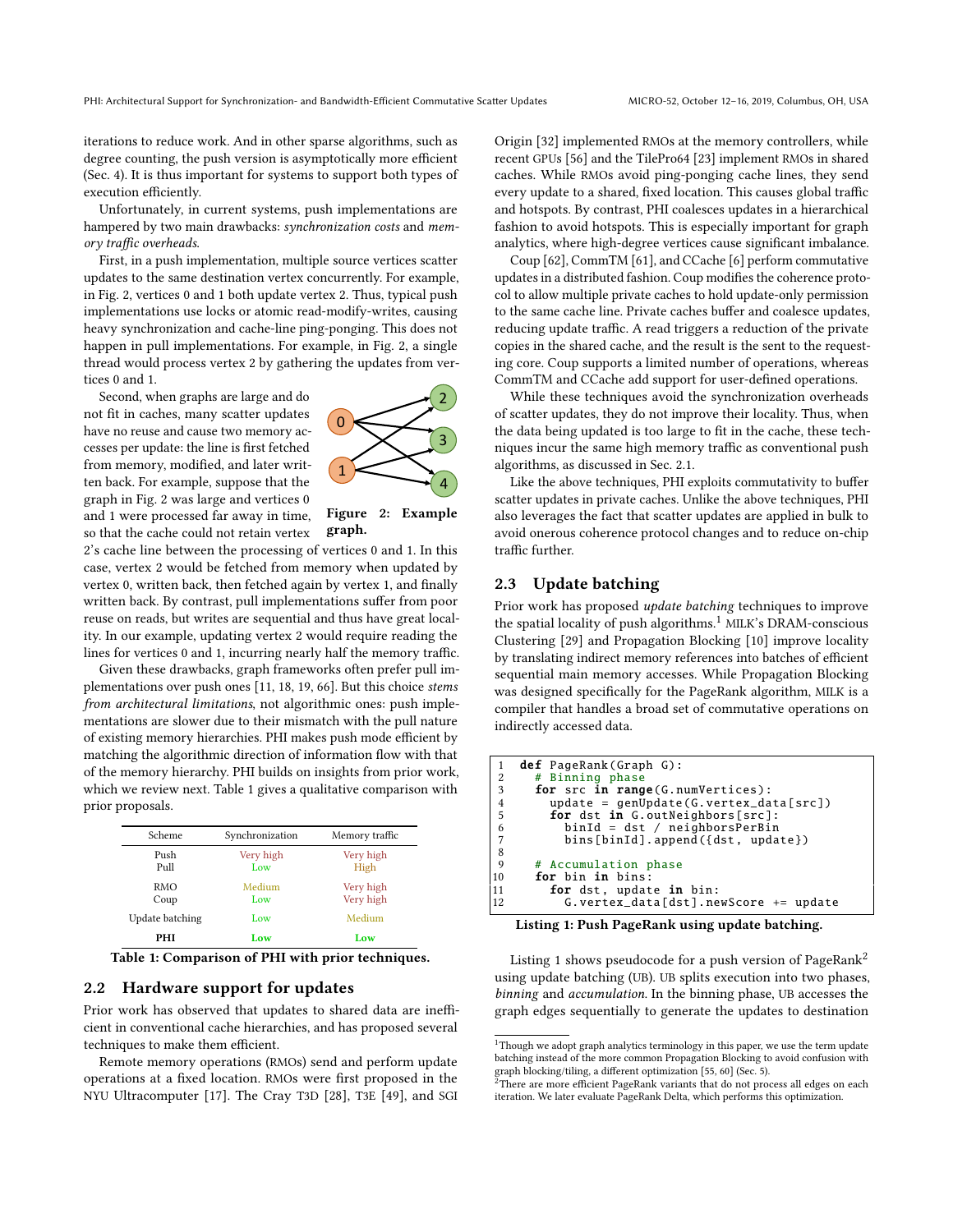vertices and writes them to bins. Each bin holds updates for a cachefitting fraction of vertices. In the accumulation phase, the updates are read bin-by-bin and applied to destination vertices.

UB reduces traffic because it enjoys perfect spatial locality. The binned updates are very large, so they are spilled to main memory, but because each bin is written sequentially, scatter updates are transformed into efficient streaming writes. These updates are then fetched and applied, but because each bin contains updates for a cache-fitting fraction of vertices, they enjoy great locality.

Fig. 3 illustrates UB with a small example, where a graph with 16 vertices (8 cache lines) is processed in a 4-line cache. Destination vertices are divided into two 4-line bins. Each source vertex generates an update and scatters it to each of its neighbors. In this example, all updates to vertices 0-7 are collected in the first bin and those to vertices 8-15 are collected in the second bin. Each bin holds *(destination id, update)* pairs in consecutive memory locations (e.g.,  $(0, A)$ ... in bin 0). Once all the updates are collected in bins, updates are applied bin by bin. When applying updates from bin 0, only destination vertices 0-7 are fetched into the cache. Similarly, when updates from bin 1 are being applied, destination vertices 0-7 are evicted while vertices 8-15 are fetched into the cache. Thus, each slice of destination vertices is fetched into the cache only once, incurring the minimal memory traffic.



Figure 3: Example of update batching on a graph with 16 vertices and a 4-line cache that can hold 8 vertices (2 vertices per cache line).

Because UB does not exploit graph structure, its memory traffic is easy to analyze. Assume that caches are much smaller than the processed graph, so that there is negligible opportunity for reuse across iterations. In this case, there is some compulsory traffic that every scheme must incur: the source vertices and adjacency matrix must be read from memory at least once, and the destination vertices must be written to once. A conventional push implementation achieves this minimum, compulsory traffic on reads, but is hampered by the large overheads of scatter updates to destination vertices. By contrast, UB also achieves the minimum amount of traffic on scatter updates (one read and one writeback per line), but at the cost of streaming all updates to memory. Consider a graph with  $V$  vertices,  $E$  edges, and  $U$  bytes per update. Each logged update requires  $I = log_2(V)/8$  bytes for the vertex id, so all the bins consume a total of  $(I + U) \cdot E$  bytes, and UB incurs an extra traffic of  $2 \cdot (I + U) \cdot E$  bytes over compulsory to write and read updates.

Fig. 4a shows this tradeoff by analyzing the memory traffic of PageRank on the uk-2005 graph (same experiment as Fig. 1). Each bar shows a breakdown of memory accesses to the different data structures (CSR is the adjacency matrix). In the Push implementation, scatter updates contribute 92% of memory traffic. In UB, scatter

#### MICRO-52, October 12-16, 2019, Columbus, OH, USA Anurag Mukkara, Nathan Beckmann, and Daniel Sanchez



Figure 4: Memory traffic breakdown by data structure for PageRank on (a) the uk-2005 graph, and (b) a preprocessed version of the same graph.

updates take 29× less traffic-the minimum amount. However, 78% of the traffic is now spent on batched updates. This is 1.9× better than Push overall, but still a far cry from the compulsory traffic.

UB's key limitation is its disregard for temporal locality. If a vertex has thousands of incoming neighbors, spilling all its updates to main memory is wasteful-it is far more efficient to coalesce the updates to that vertex in the on-chip caches. PHI does just that by applying UB selectively upon eviction, dramatically reducing batched update traffic. Fig. 4a shows that PHI's update traffic is 2.3× smaller in this case, and overall, memory traffic is 1.8× lower than UB.

### 2.4 Preprocessing algorithms

Prior work has proposed several preprocessing algorithms to reorder sparse data structures to improve locality [20, 54, 59, 64, 65, 67]. For example, graph preprocessing techniques reorder vertices in memory so that closely related vertices are stored nearby. In sparse linear algebra, these are known as fill-reducing permutations.

Preprocessing algorithms improve locality, but they are expensive, often taking many times longer than the algorithm itself. This makes preprocessing algorithms impractical for many use cases, e.g., on single-use graphs or simple algorithms [35, 39]. But if a graph is reused many times, preprocessing can be beneficial, so prior work has proposed to use preprocessing selectively [5].

Because PHI leverages temporal and spatial locality, it is complementary to preprocessing algorithms. Fig. 4b shows this tradeoff, reporting memory traffic for the same experiment from Fig. 4a, but where the graph is preprocessed by sorting vertices by incoming degree [64]. Because UB does not exploit temporal locality, it incurs the same memory traffic as with the non-preprocessed graph, and is now worse than Push. By contrast, PHI achieves  $2\times$  lower traffic on this graph, just 36% higher than compulsory traffic.

# 3 PHI DESIGN

PHI consists of three key techniques:

- (1) In-cache update buffering and coalescing extends caches to act as coalescing write buffers for partial updates. If the cache receives an update for a non-cached line, it does not fetch the line. Instead, it buffers the partial update. Moreover, caches coalesce (i.e., merge) multiple updates to the same cache line. This technique exploits temporal locality and enables PHI's other optimizations.
- (2) Selective update batching extends the last-level cache's eviction process to apply buffered updates adaptively. When a line with partial updates is evicted, the cache first counts the number of elements in the line holding updates. If few elements hold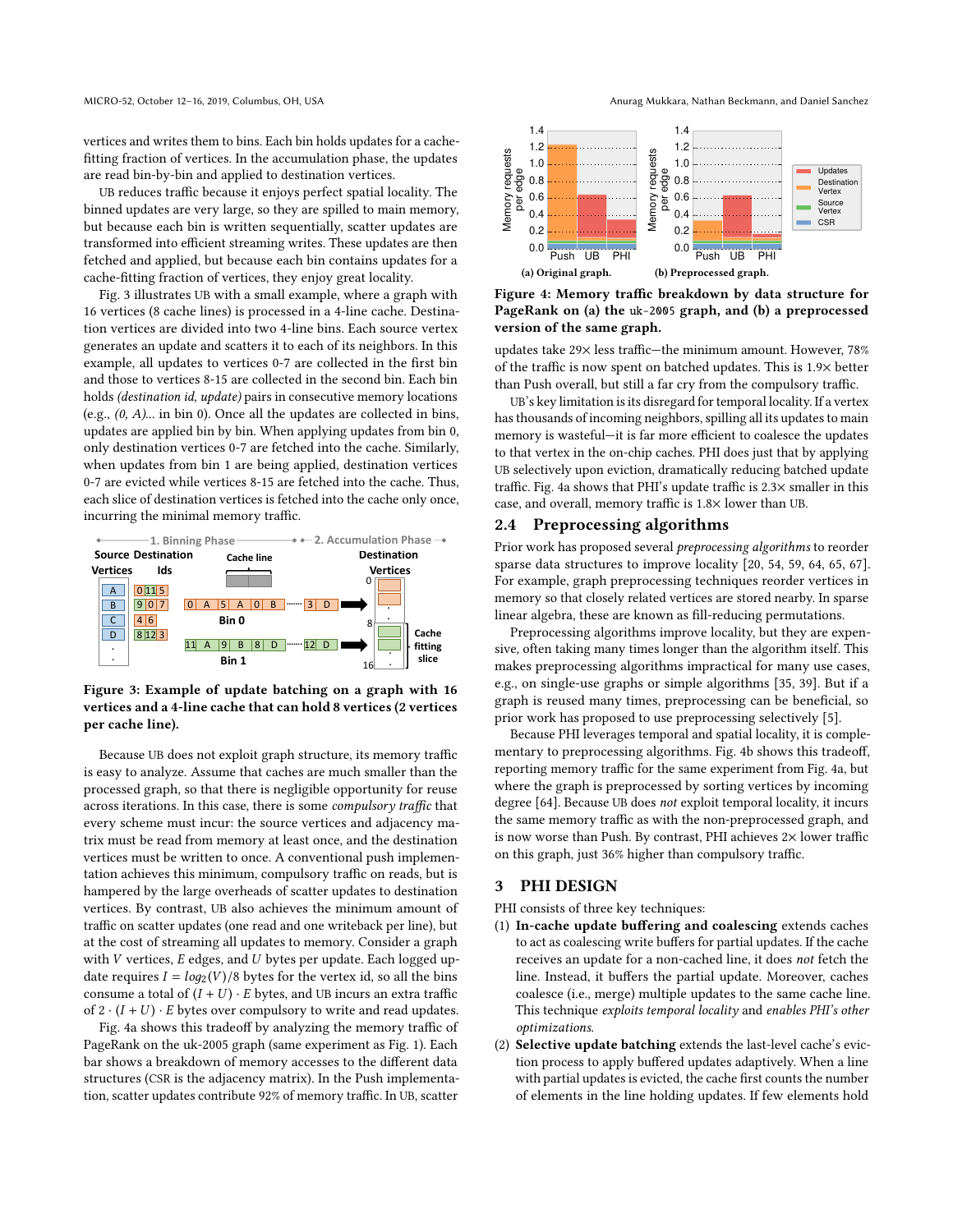

(a) In a conventional system, every missing update causes a fetch from memory.

(b) In PHI, an update that misses allocates a buffered-updates line without fetching the line from memory.

### Figure 5: Update buffering and coalescing operation in the single-core system.

updates (i.e., there is poor spatial locality), the cache performs update batching (Sec. 2.3), streaming them to memory sequentially. But to avoid the overheads of update batching, if most elements hold updates (i.e., there is high spatial locality), the cache applies the updates in-place, fetching and writing back the line. This technique achieves high spatial locality in all cases.

(3) Hierarchical buffering and coalescing applies to multi-level hierarchies. In this scenario, private caches act as buffers for the shared cache, locally buffering and coalescing updates without any per-line synchronization or coherence protocol changes. This technique eliminates synchronization overheads, enables update parallelism, and produces a load-balanced execution.

We now introduce these techniques progressively using two scenarios. First, we consider a single-core system with a single cache, and introduce the first two techniques, whose goal is to reduce memory traffic (Sec. 3.1). Then, we extend PHI to a parallel system with private and shared caches, introducing the third technique, whose goal is to eliminate synchronization overheads (Sec. 3.2).

# 3.1 Making scatter updates bandwidth-efficient

Consider the system on the left of Fig. 5a, with a single core and cache. We first explain PHI in this simplified system to focus on the memory bandwidth problem. As we saw in Sec. 2, prior work incurs different kinds of memory traffic overheads. On the one hand, the conventional push implementation suffers from poor spatial locality, and each update that misses incurs a fetch and a writeback to memory, doubling traffic over that of a pull implementation. On the other hand, update batching achieves perfect spatial locality, but sacrifices temporal locality, producing large streams of updates that are spilled to main memory, then read back.

PHI combines the benefits of both approaches while avoiding their drawbacks. PHI can be seen as an adaptive version of update batching that exploits the significant temporal and spatial locality available in updates to drastically reduce the number of updates batched and streamed to memory.

3.1.1 Execution phases. Like in update batching, in PHI, algorithm execution is divided into two phases. In the first phase, the core pushes updates to the memory hierarchy, which has the option of applying them directly (in-place) or batching them for the second phase. Batching streams updates in bins, with each bin corresponding to a cache-fitting fraction of vertices. In the second phase, the core applies the batched updates bin-by-bin to achieve good locality. We first explain how PHI's techniques work on the first phase, then describe the second phase, and finally present PHI's concrete API.

In-cache update buffering and coalescing: To reap the locality of scatter updates, the first step is to let the cache buffer updates without fetching the data being updated from memory, avoiding the behavior shown in Fig. 5a. In other words, the cache should act as a very large coalescing write buffer [26] for updates that miss in the cache. Conventional write buffers alone cannot be used for this purpose, as they have a small number of entries (8-16) and cannot capture update reuse, which occurs over a longer timescale.

Enabling this behavior requires two simple changes, shown in Fig. 6. First, each line is extended with a buffered updates bit that denotes whether the line holds buffered updates. Second, the cache controller is extended with a reduction unit, a simple ALU that can perform the set of supported commutative operations (e.g., integer and floatingpoint additions, min/max, and bitwise logical operations).



ware additions.

Fig. 5b shows how update buffering and coalescing works. The core sends updates to the cache. For each update, the cache first performs a tag lookup

like in a conventional access. Then, if the access is a miss (e.g., the first update in Fig. 5b), the cache inserts a new buffered-updates line that contains the update at the right offset. If the access is a hit (e.g., the second and third updates in Fig. 5b), the cache uses the ALU to apply the update to the existing line, coalescing it. Note that, on a hit, the existing line may or may not be a buffered-updates line-operation is identical in both cases.

Unlike in conventional write buffers, caches need not track which elements or words of a line hold updates. Instead, PHI leverages that every commutative operation has an identity element (e.g., zero for addition and XOR, all-ones for AND, etc.). Buffered-updates lines are initialized with identity elements, as shown in Fig. 5b.

Selective update batching: Cache lines with buffered updates cannot be evicted like normal lines (i.e., they cannot be simply written back). On an eviction, PHI either applies the buffered updates in-place or performs update batching. Fig. 7 illustrates this process.

When a buffered-updates line is evicted, the cache controller counts the number of elements with updates (by comparing with the identity element). If this number exceeds a particular threshold, PHI performs the updates in-place: it fetches the line from memory, applies the updates using the ALU, and writes it back, as shown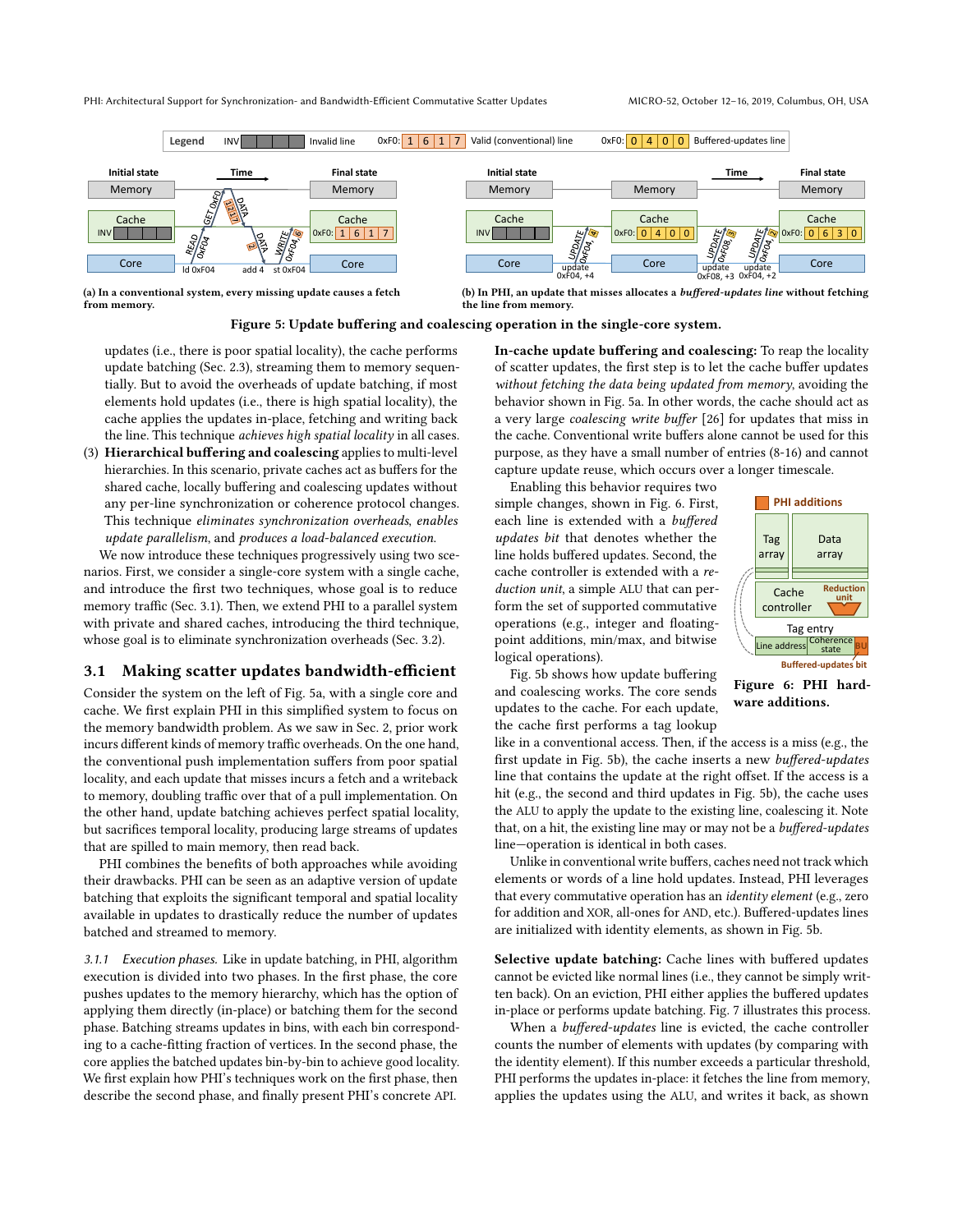

(a) A buffered-updates line with high spatial locality is applied in-place.

(b) Two buffered-updates lines without spatial locality are batched.



in Fig. 7a. If the number of updates is below the threshold, PHI performs update batching, as shown in Fig. 7b.

Selective batching reduces memory traffic because it avoids the overheads of update batching for lines with good spatial locality. In the extreme, consider the overheads of applying update batching to a line where all the elements have updates. An in-place update requires reading and writing one line to memory, but update batching requires tagging each element with its vertex id, so it requires writing all the elements in the line and their ids to an in-memory buffer, then reading the elements back. Therefore, in the best case (i.e., discounting all the potential vertex data misses incurred when applying the updates in the second phase, as these misses may be heavily amortized), update batching will incur extra traffic overhead of  $(I + U)/U$ , where I and U are the sizes of the vertex id and the updated value, respectively (e.g., with 32-bit vertex ids and 64-bit elements, this overhead is 12/8=1.5×). Conversely, update batching is beneficial when the fraction of elements in the line that have updates is below  $U/(I+U)$ . PHI uses this as the threshold to perform update batching.

PHI extends the cache controller with simple logic to perform update batching. All the data required for batching (bin pointers and partially filled bin cache lines) is kept in the cache array, in normal lines. Fig. 7b shows how this process works on a single bin. Initially, the cache has two buffered-updates lines with one update each, both of which map to the same bin, and another line, 0x10, that holds batched updates for that bin. First, buffered-updates line 0xA4 is evicted, and its single update is logged into the bin. This modifies the bin's tail cache line, which is now full with updates. Then, buffered-updates line 0xF8 is evicted, and its single update is logged to the bin. This allocates a new line for the bin, 0x11, which becomes partially filled. After some time, 0x10 is evicted and written to memory. Note how this process incurs a cache line write for every two updates, i.e., it has good spatial locality. (In this example lines are short, so only two updates fit per line; real systems with longer lines achieve larger savings.)

An alternative to making update batching decisions on a per-line basis would be to let the programmer turn off update batching when deemed beneficial (e.g., for small inputs and/or sparser iterations). However, this static approach would increase programmer burden and lose some locality benefits, as even for large footprints some updates can be applied in-place.

Applying batched updates: In the second phase, the updates batched to memory in the first phase are applied bin-by-bin. PHI again uses the cache's reduction unit for the second phase by changing the cache eviction process slightly.

For each bin, the core fetches the updates from memory using conventional loads and pushes them to the memory hierarchy. Similar to the first phase, the cache buffers and coalesces these updates. Unlike in the first phase, the cache controller does not perform further update batching on evictions: it always applies the buffered updates in-place, fetching the original line and writing it back (i.e., as shown in Fig. 7a). Since each bin holds updates to a cache-fitting fraction of vertices, in the common case, there is only one eviction per buffered-updates line in the second phase.

After the second phase finishes, all batched updates have been applied. However, the cache may still have some buffered-updates lines. To ensure correct behavior, if a line with buffered updates receives a read request, the cache automatically applies the buffered updates in-place: it fetches the line from main memory and merges the buffered-updates line to produce the final values. This process is almost the same as the one shown in Fig. 7a for evictions, except that the line is not written back to memory at the end, but stays in the cache.

PHI exploits temporal and spatial locality: In summary, PHI's combination of coalescing and selective update batching avoids the pitfalls of conventional update batching (UB). As we saw in Sec. 2, UB (i) does not exploit temporal locality; and (ii) by streaming updates to memory, it incurs far more traffic than needed on small graphs, preprocessed graphs, or on algorithms that process a small, cache-fitting region of the graph per iteration. By contrast, (i) PHI coalesces updates on-chip to exploit temporal locality, and exploits spatial locality through update batching when profitable; and (ii) PHI does not incur traffic for the lines of the graph that the cache can retain, so smaller or structured graphs enjoy intra- and inter-iteration reuse, unlike in UB.

3.1.2 Programming interface. Listing 2 illustrates PHI's API by showing the single-thread implementation of the PageRank algorithm. This code is similar to that of the UB implementation in Listing 1, with two phases. We now describe the interface only; Sec. 3.3 explains our specific implementation of PHI's primitives. We show this code for illustration purposes, but do not expect application programmers to change their code, as graph processing frameworks (Sec. 4.1) and sparse compilers [29, 30] can be easily changed to leverage PHI.

The algorithm begins by configuring PHI through the phi\_ configure() call. This specifies two pieces of information:

- (1) The type of commutative operation (e.g., 32-bit addition).
- (2) The number of bins and their starting addresses.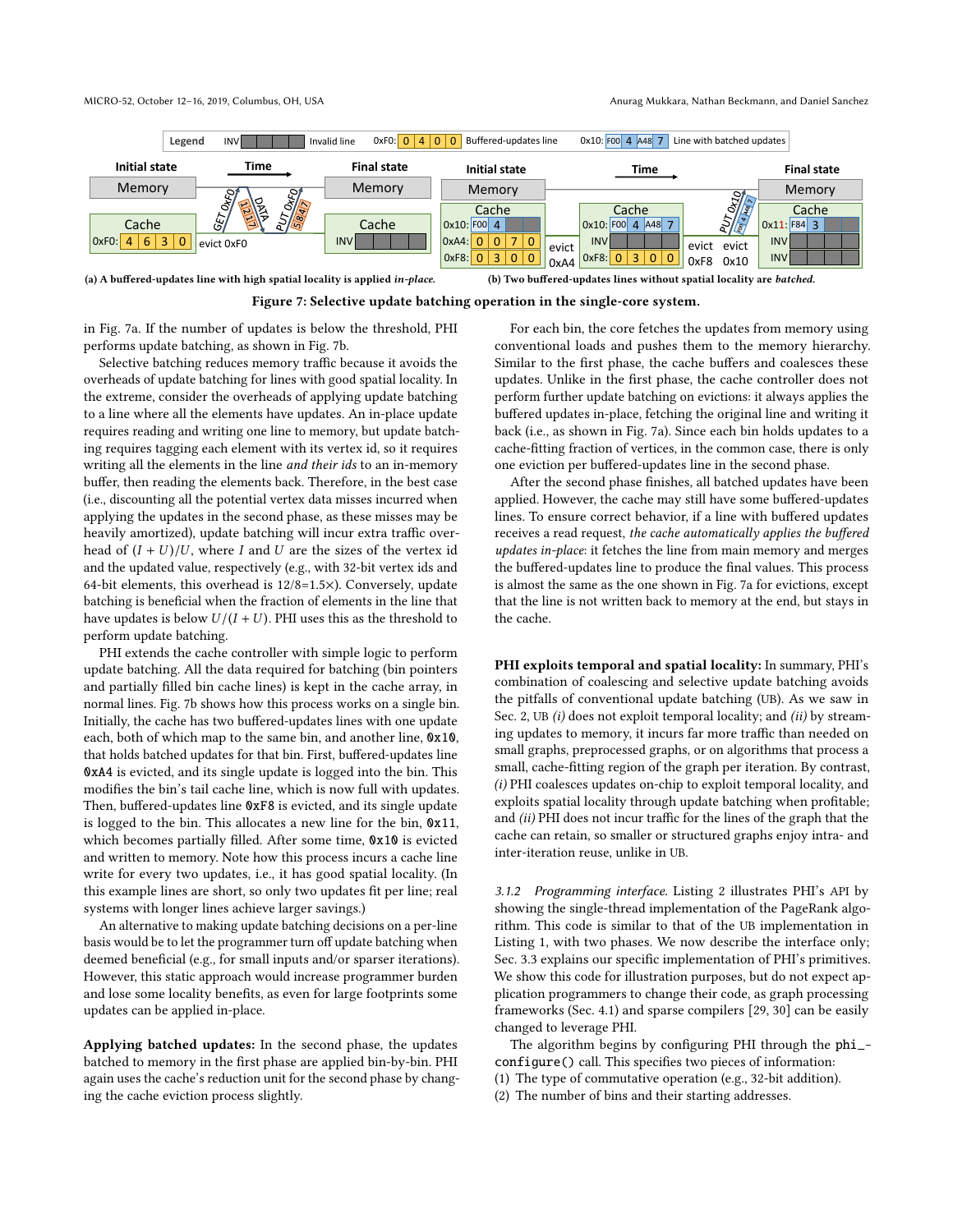| 1  | def PageRank(Graph G):                      |
|----|---------------------------------------------|
| 2  | $phi_{\text{1}}$ configure $( \ldots )$     |
| 3  | phi_enable_batching()                       |
| 4  | for src in range (G. numVertices):          |
| 5  | $update = genUpdate(G.vertex_data[src])$    |
| 6  | for dst in G.outNeighbors[src]:             |
|    | phi_push_update(G.vertex_data[dst], update) |
| 8  |                                             |
| 9  | phi_disable_batching()                      |
| 10 | for bin in bins:                            |
| 11 | for dst, update in bin:                     |
| 12 | phi_push_update(G.vertex_data[dst], update) |

#### Listing 2: Serial PageRank implementation using PHI.

The algorithm then starts the first phase (lines  $3-7$ ). It first calls phi\_enable\_batching(), which enables selective update batching on cache evictions. Then, the algorithm traverses the graph edges and pushes updates using phi\_push\_update().

Finally, the algorithm performs the second phase (lines 9-12). It calls phi\_disable\_batching() to disable update batching on cache evictions. Then, the algorithm fetches the updates that were batched to memory in the first phase, bin-by-bin, and applies them using phi\_push\_update().

# 3.2 Making parallel scatter updates synchronization-efficient

We now extend PHI to parallel systems. Consider the system in Fig. 9, where each core has a private cache and all cores share a banked last-level cache. PHI's third technique, hierarchical buffering and coalescing, addresses the synchronization and scalability challenges of scatter updates in this system.



Figure 9: Example multicore system.

3.2.1 Mechanisms and execution. PHI leverages private and shared caches to buffer and coalesce updates at multiple levels of the cache hierarchy, without synchronization among cache levels and without changing the coherence protocol. Fig. 8 shows hierarchical buffering and coalescing in action, in a system with two cores, each with its own private cache. Each core pushes updates to its private cache. If the private cache does not have write permission to the line, it allocates a buffered-updates line to hold the update. For example, in Fig. 8, both private caches allocate a buffered-updates line for 0xF0, without any communication with the shared cache. The private caches can then locally coalesce other updates to the same line, just like before. When a private cache needs to evict a buffered-updates line, it simply sends its contents as an update message to the shared cache bank. The shared cache allocates a buffered-updates line if needed (as shown in Fig. 8, middle), or coalesces the updates with existing ones (as shown in Fig. 8, right).

PHI's parallel operation is nearly identical as before: the algorithm goes through two phases, and selective update batching is enabled only on the first phase. Only shared cache banks perform selective update batching; on evictions, private caches simply update the shared cache.

(In-)coherence and flushing: For simplicity, PHI leverages that scatter updates happen in bulk to avoid changing the coherence protocol. Buffered-updates lines are not tracked by the coherence protocol, so private caches may have updates for lines that do not exist in the shared cache or directory. This approach simplifies the design, as the coherence protocol does not require any changes, and avoids coherence traffic, as private caches need not request any coherence permissions for buffered-updates lines. Note that private caches are still kept coherent for data beyond buffered updates.

The drawback of this design decision is that, when the algorithm finishes, updates buffered in private caches must be flushed to ensure correct behavior. Specifically, at the end of the second phase, all private caches traverse their tag arrays and flush every bufferedupdates line to its corresponding shared cache bank. This process can be done in parallel and is fast because private caches are small.

Though adding an explicit flush step to ensure correctness may seem limiting, note that these algorithms perform updates in bulk, without any intervening reads. In fact, updated data should not be read before updates are fully applied even without private caches, since a line may have batched updates somewhere else in memory.

Consistency: PHI requires some changes to the consistency model. Commutative updates by different threads are not ordered by synchronization and hence constitute a data race. These data races are harmful under the data-race-free (DRF) consistency model adopted in modern languages such as Java and C++.

Fortunately, prior work has already shown how to address this issue: Sinclair et al. [51] propose the DRFrlx (DRF-relaxed) model, which extends DRF to provide SC-centric semantics for the common use cases of relaxed atomics. Specifically, PHI can use the semantics of commutative relaxed atomic operations in the DRFrlx model. In DRFrlx, commutative update operations need to be explicitly annotated to use relaxed atomic semantics, and a fence is needed before any read to updated data. PHI achieves both of these conditions by (i) performing these updates through a different instruction (phi\_update), and (ii) requiring software to perform an explicit flush step (called phi\_sync, Sec. 3.2.2) after updates are applied and before any reads. Thus, to ensure that data races do not occur, it is sufficient for the explicit flush step to have full fence semantics (so that no accesses following the flush can be reordered before all updates are visible).

Much like weak consistency models offer no guarantees for data read or written without adequate fences, PHI offers no guarantees if programs do not follow the above requirements, e.g., if a read to updated data is performed before phi\_sync, or if the program mixes conventional atomics with phi\_updates. Thus, PHI requires some discipline from programmers.

Beyond these changes to incorporate relaxed-atomic semantics, PHI does not affect the consistency model for other loads and stores that do not touch updated data.

Comparison with prior work: PHI's hierarchical buffering and coalescing shares some of the same objectives as Coup, CommTM, and CCache, which perform commutative updates in multiple private caches and reduce synchronization (Sec. 2.2). However, PHI's implementation is simpler than these techniques. These prior techniques modify the coherence protocol, adding complexity, and need private caches to request and acquire update-only permissions to the line before applying any updates locally, adding traffic, serialization, and shared cache pollution when there is little reuse.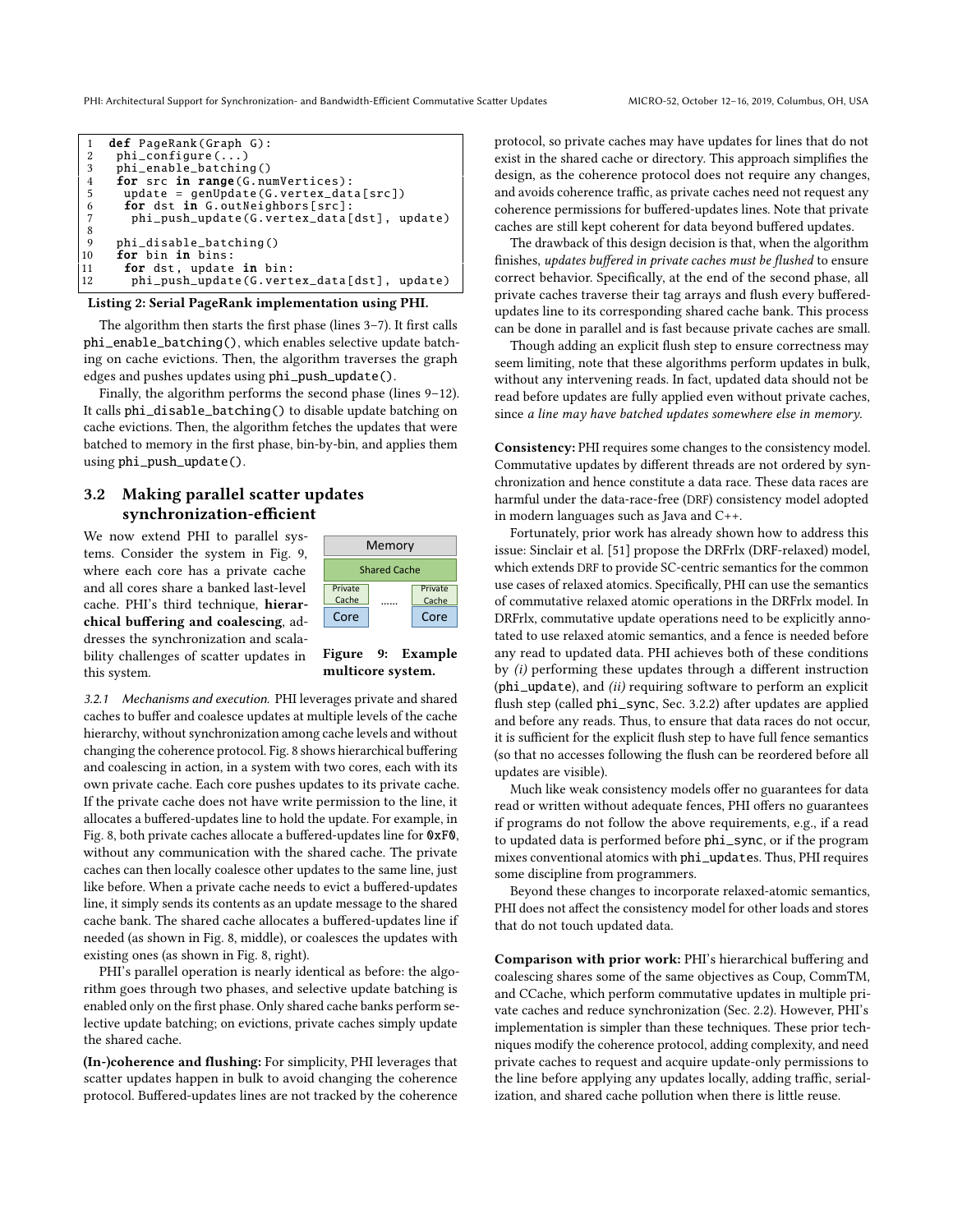

Figure 8: Hierarchical buffering and coalescing in a multicore system.

However, these prior techniques are more general than PHI, as they transparently satisfy reads to data receiving commutative updates: the coherence protocol is used to gather and merge all partial updates in response to a read. PHI does not do this, requiring an explicit flush step instead. We deem this is a good tradeoff, as the bulk scatter updates that PHI targets do not need this behavior as explained above.

While PHI moves complexity from the coherence protocol to software, only the framework code needs to interact with PHI, not the programmer. This is similar to how, with relaxed memory models, software libraries are in charge of fences in practice, and programmers mainly use higher-level primitives.

PHI avoids synchronization and achieves load balance: Overall, hierarchical buffering and coalescing design gives three key benefits. First, it increases the coalescing throughput of the system, since multiple private caches can coalesce updates to the same line in parallel. Moreover, this happens without any synchronization between caches.

Second, most cache accesses happen at smaller, energy-efficient lower cache levels due to hierarchical reuse patterns of real-world inputs. Without hierarchical coalescing, each update would require accessing a large cache.

Third, hierarchical coalescing balances traffic across shared cache banks, because private caches are especially effective at coalescing frequent updates to the same data. This is important for graph analytics, where graphs often have very few vertices that account for a large fraction of edges. Without hierarchical coalescing, these high-degree vertices can create uneven traffic among banks, as we will see in Sec. 4.4. With hierarchical coalescing, these frequent updates are all coalesced in private caches, avoiding imbalance.

3.2.2 Programming interface. We add small extensions to PHI's serial API described in Sec. 3.1.2. First, we extend phi\_configure() to specify bin information for each shared cache bank, so shared banks can batch updates without synchronization. Second, we add a phi\_sync() primitive to flush buffered-updates lines from private caches at the end of the second phase.

The parallel PHI implementation is very similar to the serial one from Listing 2. We exploit the trivial parallelism available in both phases by changing the for loops in lines 4 and 11 into parallel for loops; and phi\_sync() is called at the end to ensure no updates remain in private caches.

### 3.3 PHI implementation details

ISA: PHI adds only one instruction, push\_update. push\_update is similar to a store; it has two source operands that specify the address and value of the update. Configuration through phi\_ configure(), phi\_enable\_batching() etc., is infrequent and happens using memory-mapped registers (e.g., the same way a DMA engine is configured).

Virtual memory and index computation: Updated data occupies a contiguous range of virtual memory, but caches are physically addressed. This introduces some subtleties for update batching. For simplicity, when batching updates, we would like to derive each update's index (e.g., vertex id) and bin from its cache line address. Our implementation achieves this by allocating update data in a contiguous physical memory region. (OSes already support allocating contiguous physical memory, e.g., for DMA buffers [41].) This way, computing an update's index requires subtracting the region's starting physical address from the update's physical address.

This approach needs some care when paging out update data: the OS must disable update batching before paging it out. A more complex alternative would be to add reverse TLBs to LLC banks, then compute indexes using virtual addresses.

Update batching: To perform update batching, the shared cache tracks two types of information for each bin: a pointer to the next address where updates will be written and a partially filled cache line at that address. Both are stored in normal, cacheable memory.

Because selective update batching is done at the last-level cache, it uses physical addresses to avoid having an in-cache TLB. Each bin is initially given a contiguous chunk of physical memory (e.g., 256 KB per bin). Bins need not be contiguous: when the cache exhausts a bin, it raises an interrupt to request another chunk (and disables batching in the interim). Coalescing makes these interrupts extremely rare.

When the last-level cache has multiple banks, each bank performs batching autonomously. To avoid communication among cache banks, we ensure that both the pointers and the bin cache lines accessed by any given bank are mapped to the bank itself. Since most systems interleave cache lines across banks, this simply results in a striped layout. Specifically, in a system with B banks, the bin pointers array is B times larger, and each bank uses one out of B cache lines for pointers. Then, each bank fills only the 1/B lines of the bin that map to itself. Each time the current line for the bin is exhausted, the bank bumps the pointer by B cache lines. This striping results in completely local operation, and thanks to coalescing,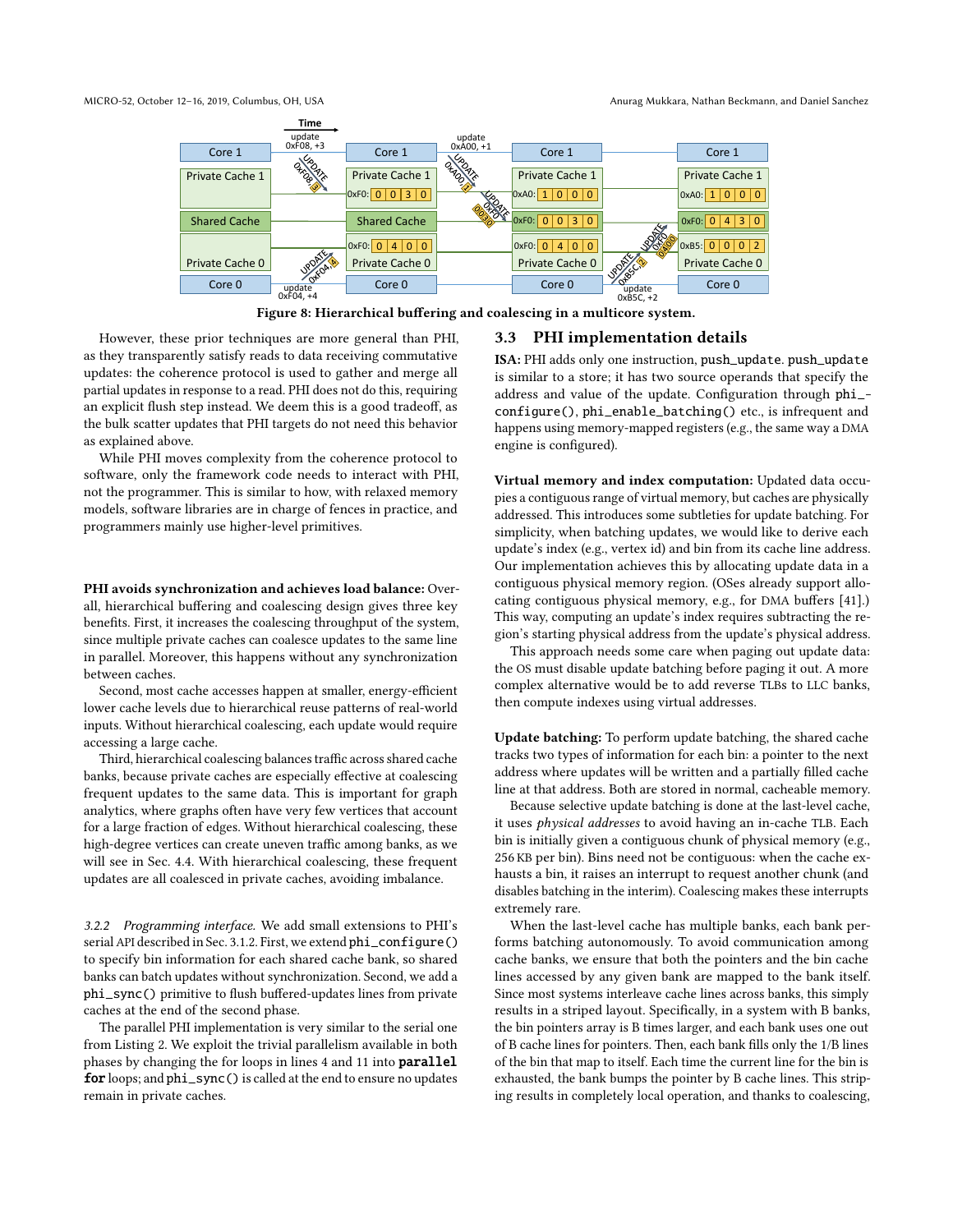| Cores                                           | 16 cores, x86-64 ISA, 2.2 GHz, Haswell-like OOO [47]                                                           |  |
|-------------------------------------------------|----------------------------------------------------------------------------------------------------------------|--|
| L <sub>1</sub> caches                           | 32 KB per core, 8-way set-associative, split D/I, 3-cycle latency                                              |  |
| L <sub>2</sub> cache                            | 256 KB, core-private, 8-way set-associative, 6-cycle latency                                                   |  |
| L <sub>3</sub> cache                            | 32 MB, shared, 16 banks, 16-way hashed set-associative,<br>inclusive, 24-cycle bank latency, DRRIP replacement |  |
| <b>Global NoC</b>                               | 4×4 mesh, 128-bit flits and links, X-Y routing, 1-cycle<br>pipelined routers, 1-cycle links                    |  |
| Coherence                                       | MESI, 64 B lines, in-cache directory, no silent drops                                                          |  |
| Memory                                          | 4 controllers, FR-FCFS, DDR4 1600 (12.8 GB/s per controller)                                                   |  |
| Table 2: Configuration of the simulated system. |                                                                                                                |  |

banks fill bins at about the same rate, achieving near-perfect space utilization.

Overhead analysis: PHI hardware adds small costs. The main overhead is the per-line buffered updates bit. With 64-byte lines, this costs 0.17% additional storage in caches (e.g., 64 KB for the 32 MB LLC we use).

The reduction unit is small because it uses simple operations. We implement RTL for a reduction unit with 64-bit floating-point and integer additions and logical operations. We synthesize it using yosys [57] and the FreePDK45 [24] cell library, with a 1 GHz target frequency (higher ones are possible). Each reduction unit takes  $0.09mm^2$  (i.e., about  $0.008mm^2$  in 14 nm). In our 16-core system, reduction units take about 0.06% of chip area.

# 4 EVALUATION

# 4.1 Methodology

We now present our evaluation methodology, including the simulated system, applications and datasets we use.

Simulation infrastructure: We perform microarchitectural, execution-driven simulation using zsim [47]. We simulate a 16-core system with parameters given in Table 2. The system uses out-oforder cores modeled after and validated against Intel Haswell cores. Each core has private L1 and L2 caches, and all cores share a banked 32 MB last-level cache. The system has 4 memory controllers, like Haswell-EP systems [21]. We use McPAT [33] to derive the energy of chip components at 22 nm, and Micron DDR3L datasheets [37] to compute main memory energy.

Applications: We evaluate PHI on six sparse applications, listed in Table 3. All applications use objects that are much smaller than a cache line (64 B).

First, we use four graph algorithms from the widely used Ligra [50] framework. These include both all-active and non-all-active algorithms. All-active algorithms are ones in which each vertex and edge is processed in each iteration. PageRank computes the relative importance of vertices in a graph, and was originally used to rank webpages [45]. PageRank Delta is a variant of PageRank in which vertices are active in an iteration only if they have accumulated enough change in their PageRank score [36]. Connected Components divides a graph's vertices into disjoint subsets (or components) such that there is no path between vertices belonging to different subsets [13].

| Radii Estimation                                         |                                 |        |  |
|----------------------------------------------------------|---------------------------------|--------|--|
| is a heuristic al-                                       |                                 | App.   |  |
| gorithm to esti-<br>mate the radius<br>of each vertex by | PageRank Delt<br>Conn. Componer | PageRa |  |
|                                                          | Radii Estimati                  |        |  |
|                                                          |                                 |        |  |

|                       | <b>Update Reduction</b> | All-                    |            |
|-----------------------|-------------------------|-------------------------|------------|
| Application           | <b>Size</b>             | <b>Operator Active?</b> |            |
| PageRank (PR)         | 8 <sub>B</sub>          | double add              | <b>Yes</b> |
| PageRank Delta (PRD)  | 8 <sub>B</sub>          | double add              | No         |
| Conn. Components (CC) | 4 B                     | integer min             | No         |
| Radii Estimation (RE) | 8 <sub>B</sub>          | bitwise or              | No         |
| Degree Counting (DC)  | 4 B                     | integer add             | Yes        |
| SpMV(SP)              | 8 B                     | double add              | Yes        |

Table 3: Applications.

performing multiple parallel BFS's from a small sample of vertices [34].

To avoid framework overheads, we tune the original Ligra code [50], incorporating several optimizations in the scheduling code like careful loop unrolling that yield significant speedups: our implementations outperform Ligra by up to 2.5×. We then change the framework's code to use PHI. Note that these optimizations affect only the baseline Push and Pull implementations and are agnostic to PHI.

Our approach lets us start with an optimized software baseline, which is important since it affects qualitative tradeoffs. In particular, well-optimized implementations are more memory-bound and saturate bandwidth more quickly.

Degree Counting computes the incoming degree for each vertex from an unordered list of graph edges and is often used in graph construction [9]. Whereas the other algorithms admit Pull and Push implementations, Degree Counting requires push-style execution.

Finally, Sparse Matrix-Vector Multiplication (SpMV) is an important sparse linear algebra primitive. The sparse matrix is stored in compressed sparse row (CSR) format. In the Pull version, the matrix is scanned row by row and values are gathered from the corresponding elements in the input vector. In the Push version, the matrix is scanned column by column and each column scatters partial sums to the result vector.

For update batching, we use the optimized implementation obtained from the authors of Propagation Blocking [10]. We modify the simulator to model non-temporal stores, which are crucial to reduce memory traffic of update batching.

| Datasets: We evaluate                                                                                                                                                                                                                                                                                                                                                                                                                                                                          |                               |     |      |                             |
|------------------------------------------------------------------------------------------------------------------------------------------------------------------------------------------------------------------------------------------------------------------------------------------------------------------------------------------------------------------------------------------------------------------------------------------------------------------------------------------------|-------------------------------|-----|------|-----------------------------|
| the four graph algorithms<br>and Degree Counting on                                                                                                                                                                                                                                                                                                                                                                                                                                            | <b>Graph Vertices Edges</b>   | (M) | (M)  | Source                      |
| five large web and so-                                                                                                                                                                                                                                                                                                                                                                                                                                                                         | arb                           | 22  | 640  | arabic-2005 [15]            |
| cial graphs shown in Ta-                                                                                                                                                                                                                                                                                                                                                                                                                                                                       | ukl                           | 39  | 936  | uk-2005 [15]                |
|                                                                                                                                                                                                                                                                                                                                                                                                                                                                                                | twi                           | 41  |      | 1468 Twitter followers [31] |
| ble 4. For SpMV, we use                                                                                                                                                                                                                                                                                                                                                                                                                                                                        | sk                            | 51  | 1949 | sk-2005 [15]                |
| a sparse matrix represen-                                                                                                                                                                                                                                                                                                                                                                                                                                                                      | web                           | 118 | 1020 | webbase-2001 [15]           |
| tative of structured opti-                                                                                                                                                                                                                                                                                                                                                                                                                                                                     | nlp                           | 27  | 760  | nlpkkt240 [15]              |
| mization problems.<br>$\mathbf{X} \mathbf{X} \mathbf{Y} \cdot \mathbf{I}$ and $\mathbf{I} \cdot \mathbf{I} \cdot \mathbf{I} \cdot \mathbf{I} \cdot \mathbf{I} \cdot \mathbf{I} \cdot \mathbf{I} \cdot \mathbf{I} \cdot \mathbf{I} \cdot \mathbf{I} \cdot \mathbf{I} \cdot \mathbf{I} \cdot \mathbf{I} \cdot \mathbf{I} \cdot \mathbf{I} \cdot \mathbf{I} \cdot \mathbf{I} \cdot \mathbf{I} \cdot \mathbf{I} \cdot \mathbf{I} \cdot \mathbf{I} \cdot \mathbf{I} \cdot \mathbf{I} \cdot \mathbf$ | Table 4: Real-world datasets. |     |      |                             |

With the object sizes

listed in Table 3, the ver-

tex data footprint is much larger than the last-level cache. We represent graphs in memory in CSR format.

Graph algorithms are generally executed for several iterations until a convergence condition is reached. To avoid long simulation times, we use iteration sampling: we perform detailed simulation only for every 5th iteration and fast-forward through the other iterations (after skipping initialization). This yields accurate results since the execution characteristics of all algorithms change slowly over consecutive iterations. Even with iteration sampling, we simulate over 100 billion instructions for the largest graph.

### 4.2 PHI improves runtime, traffic, and energy

Performance: Fig. 10 summarizes the performance of different schemes. Each bar shows the speedup over the Push implementation (higher is better). Each group of bars reports results for a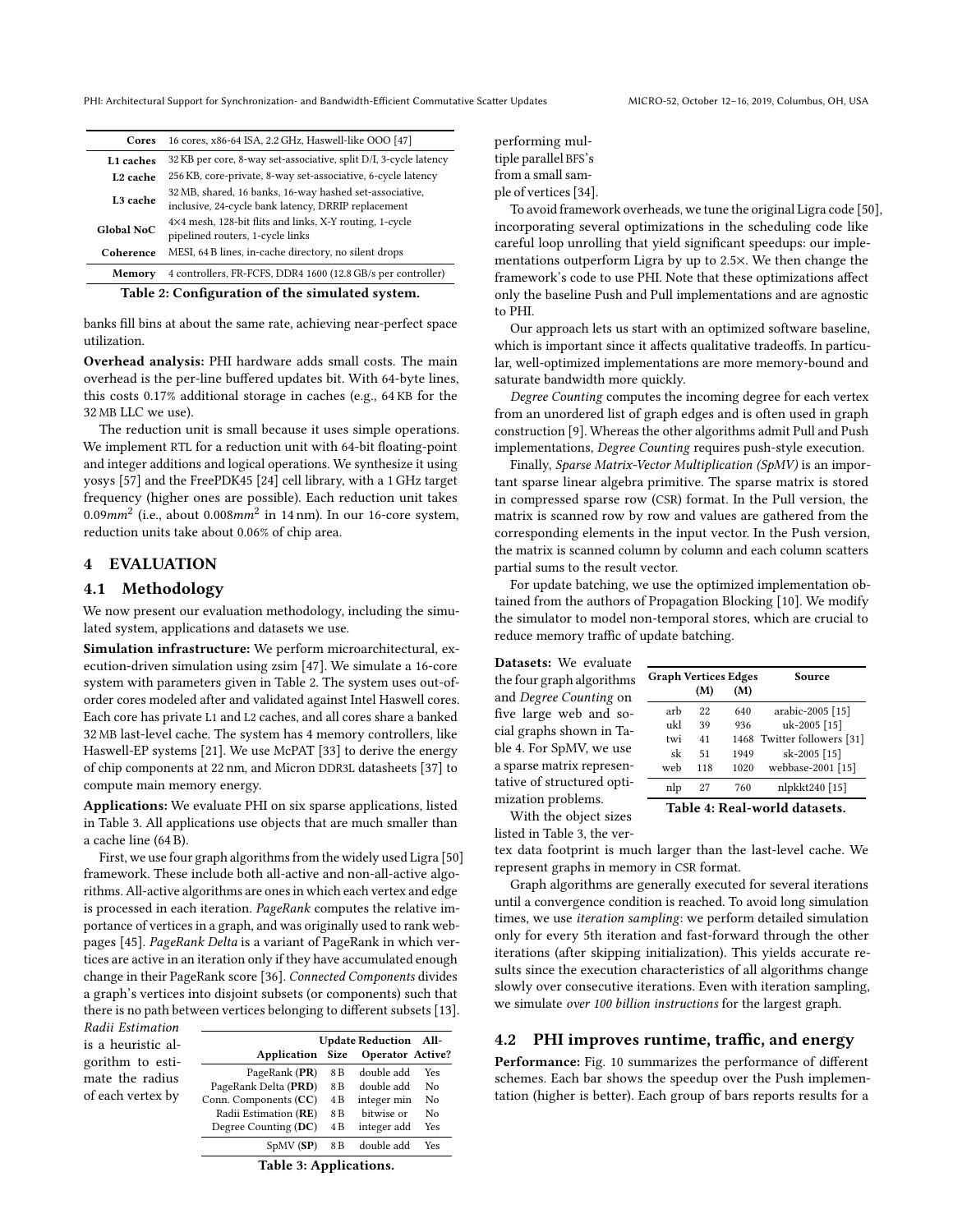MICRO-52, October 12-16, 2019, Columbus, OH, USA Anurag Mukkara, Nathan Beckmann, and Daniel Sanchez



Figure 10: PHI achieves substantial speedups.

single application; the right-most group shows the gmean across applications. Most applications use multiple inputs, so each bar shows the gmean speedup across inputs (we will analyze per-input results later).

We compare PHI with conventional Push and Pull implementations, update batching (UB), and Push-RMO, a variant of Push that uses hardware support to perform remote memory operations at LLC banks. DC does not have a Pull version.

PHI improves performance significantly and is the fastest scheme across all applications. PHI improves performance over Push by  $4.7\times$  on average and by up to 8.3 $\times$  (DC). Moreover, no other scheme uniformly dominates the others across applications, and most have poor performance on some cases.

PHI substantially outperforms Push-RMO, the second-best scheme, thanks to its lower memory traffic. While Push-RMO has the same memory traffic as Push, it avoids synchronization overheads and achieves a 2.6× gmean speedup. On average, Pull and UB improve performance by 67% and 23%, respectively. Although we do not compare with Coup [62], we expect it would achieve the same performance as Push-RMO because Push-RMO is limited by memory bandwidth, not on-chip traffic or synchronization.

PHI's speedups are larger for all-active applications like PR and DC, since they are much more memory-bound. PRD is non-all-active but has many iterations where most of the graph is active. Thus, it has similarly high speedups.

Non-all-active applications CC and RE process a small fraction of the graph on each iteration, so Push achieves a moderately high cache hit ratio. For these applications, Pull and UB perform extra work, which causes poor performance even though they have no synchronization overheads.

For SP, the input has a regular structure with good locality and Push already achieves relatively low memory traffic. Pull, Push-RMO, and PHI improve performance by avoiding synchronization. By contrast, UB performs extra work and hurts performance slightly.

Memory traffic: Fig. 11 shows the average memory traffic across inputs for all applications (lower is better). Push-RMO's traffic is identical to Push, so it is not shown.

PHI substantially reduces memory traffic for all applications except SP, by up to  $4\times$  for DC and  $2\times$  on average. PHI achieves the lowest memory traffic among all schemes by exploiting both temporal and spatial locality.

For all-active algorithms like PR and DC, Push and Pull achieve similar memory traffic while UB reduces memory traffic considerably, by up to  $2\times$  for DC.



Figure 11: PHI reduces memory traffic significantly.



Figure 12: Energy breakdown normalized to Push. S:Push, L:Pull, U:UB, Φ:PHI.

For CC and RE, Pull and UB both increase memory traffic. First, Pull processes each incoming edge of all vertices rather than the outgoing edges of only the active vertices as in Push. Thus, Pull accesses more edge data which increases memory traffic. Second, baseline Push already has good hit ratio and the extra update traffic of UB is not a good tradeoff.

Finally, SP's input is a structured matrix, so Push, Pull, and PHI achieve good locality and similar traffic. But UB's traffic is 5.5× worse, because UB does not take advantage of structure and streams many updates to memory.

Energy: Fig. 12 shows the energy breakdown for various schemes. For the software-only schemes (Push, Pull, UB), most of the energy comes from core and main memory, and the fraction of energy from cores depends on how compute-bound the application is.

PHI reduces core energy over Push because it offloads both update processing and update batching to specialized hardware, reducing instruction count on general-purpose cores significantly. PHI reduces core energy by up to  $3.1\times$  (on SP). In contrast, UB increases core energy over Push as it adds instructions to log updates to memory. PHI's reduction in memory traffic causes proportional reductions in memory energy. Overall, PHI reduces energy by up to  $3\times$  (on SP).

# 4.3 PHI performs best across inputs

Beyond its raw performance benefits, PHI stands out for its consistency: whereas other techniques have weak spots, PHI uniformly performs best. We have seen this across applications; we now show PHI's consistency extends to inputs.

Memory traffic breakdown: Fig. 13 shows the main memory traffic breakdown of PageRank for each graph input. All schemes are normalized to Push. Both Push and Pull cause random, irregular accesses to neighbor vertices, which contribute a large fraction of the overall main memory traffic. For graphs with symmetric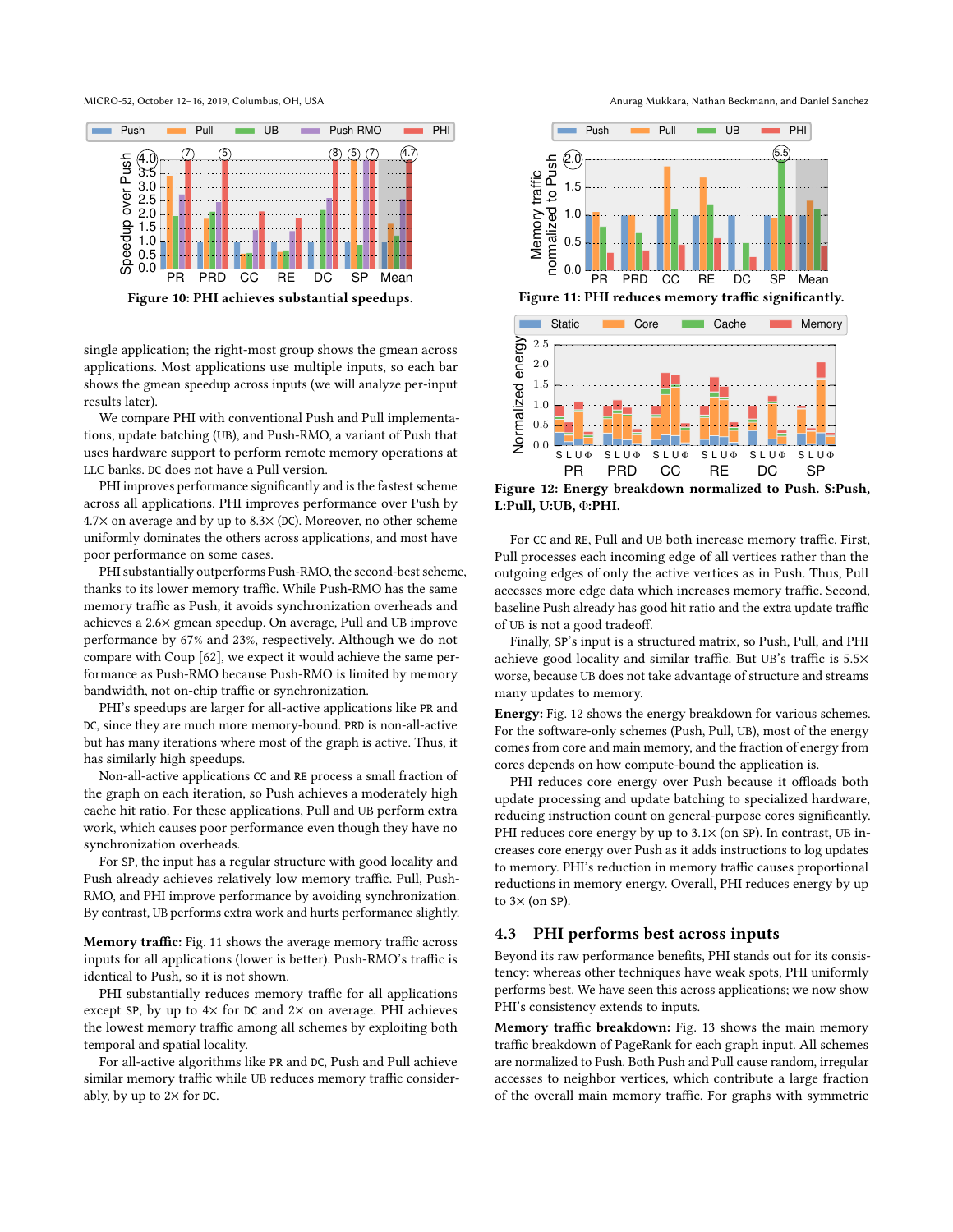

Figure 13: Breakdown of main memory traffic of PageRank by data structure. S:Push, L:Pull, U:UB, Φ:PHI.

structure (twi, web), Push has higher overall traffic than Pull due to extra writeback traffic. For some non-symmetric graphs like sk, the graph's structure causes better locality for Push.

UB incurs almost a constant amount of memory traffic irrespective of the graph structure. A large fraction of UB's memory traffic is caused by logging updates to main memory. As explained in Sec. 3.1, PHI exploits the locality caused by the graph's structure by coalescing updates in the cache hierarchy and reduces update traffic. Fig. 13 shows that these benefits hold across all graphs: while the best scheme among Push, Pull, or UB changes across graphs, PHI consistently outperforms other schemes. Due to selective update batching, PHI increases destination vertex traffic slightly in return for lower update traffic. Moreover, PHI's memory traffic is only 2× the compulsory traffic.

Performance across inputs: Fig. 14 shows the per-input memory traffic and performance for the four graph applications and DC. These graphs shows that the per-input results we have seen extend across applications: PHI achieves the highest performance and the lowest traffic on all inputs and applications, whereas others work poorly on some inputs. PHI improves performance by up to 11× (PR and DC on sk) and reduces traffic by up to  $5\times$  (DC on ukl and twi).

Performance across graph sizes and connectivities: To further analyze the effect of graph features on performance, we run PageRank on a wide range of synthetic R-MAT [12] graphs. R-MAT graphs mimic the properties of real-world social network graphs.

Fig. 15 shows the memory traffic and performance on R-MAT [12] graphs of different sizes and a fixed average degree of 16. PHI consistently incurs the lowest memory traffic across all sizes. In small graphs, Pull and Push achieve good locality, whereas UB is the worst due to its high update traffic. As the graph grows in size, UB becomes desirable over Push and Pull, and Push has the highest traffic, which increases at twice the rate as Pull's.

For both Pull and PHI, performance correlates well with memory traffic. For Push and UB, performance changes only slightly across graphs since they are bottlenecked by synchronization and cores respectively.

We also studied memory traffic by fixing the vertex count and varying the average degree from 4 to 32. PHI works best across all average degrees.

# 4.4 Sensitivity studies

Impact of preprocessing: Fig. 16 shows how graph preprocessing changes memory traffic and performance. We show results with non-preprocessed graphs (None), an inexpensive (DegreeSort [64]) and an expensive (GOrder [54]) preprocessing algorithm. Preprocessing improves temporal locality and reduces memory traffic of all schemes except UB. Moreover, PHI with preprocessing gets very close to the compulsory traffic, indicated by the dotted line.

In terms of performance, Push is bottlenecked by synchronization so preprocessing barely helps. Pull and PHI show consistent performance improvements with preprocessing. Preprocessing hurts UB's performance since it causes load imbalance (few bins account for a large fraction of edges).

Cache size: Fig. 17a shows the average memory traffic for each scheme at various cache sizes. PHI consistently outperforms other schemes at all cache sizes. With just a 8 MB cache, PHI achieves the same traffic as Push with a 128 MB cache. Moreover, whereas UB barely exploits caches beyond 16 MB, PHI continues to reduce misses throughout the range.

Cache replacement policy: Fig. 17b compares memory traffic with the LRU and DRRIP [25] replacement policies (other experiments use DRRIP). A high-performance policy like DRRIP better exploits temporal locality in the update stream. Thus, PHI with DRRIP coalesces more updates in the cache hierarchy and reduces memory traffic over PHI with LRU. Other schemes benefit similarly from a better replacement policy.

Hierarchical coalescing: We measure imbalance in traffic to LLC banks on graphs preprocessed with degree-sorting. Without hierarchical coalescing, there is up to  $2.1\times$  imbalance across banks, while with hierarchical coalescing, the imbalance is limited to 20% and is often negligible.

### 5 ADDITIONAL RELATED WORK

Accelerators for sparse algorithms: Recent work has proposed specialized accelerators for graph processing for both FPGAs [14, 42, 43] and ASICs [2, 20, 40, 44, 52, 63]. While we evaluated PHI on a general-purpose multicore, its techniques are general and can be applied to accelerators too.

Graphicionado [20] employs graph tiling (also called blocking or slicing) to reduce memory traffic. Tiling is effective for graphs that are moderately (about 10×) larger than on-chip storage, but increasing the number of tiles adds work, and tiling eventually becomes unattractive [10, 39]. To avoid this, Graphicionado needs a large eDRAM that can fit a substantial part of the graph. Unlike tiling, update batching does not perform more work on larger graphs [10]. Thus, PHI does not lose efficiency with graph size and approaches the compulsory memory traffic with small on-chip caches.

GraFBoost [27] is a Flash-based accelerator for external (i.e., out-of-core) graph analytics. Similar to update batching, it logs updates to Flash before applying them in DRAM. It uses hardwareaccelerated external sorting with interleaved reduction functions to reduce I/O traffic. PHI uses caches to perform coalescing, reducing traffic without sorting.

OMEGA [1] proposes a hybrid cache subsystem where a scratchpad holds the most popular vertices (identified by degree-sorting the graph) and a conventional cache hierarchy serves requests for other data structures. A specialized unit near each scratchpad performs atomic updates on vertex data.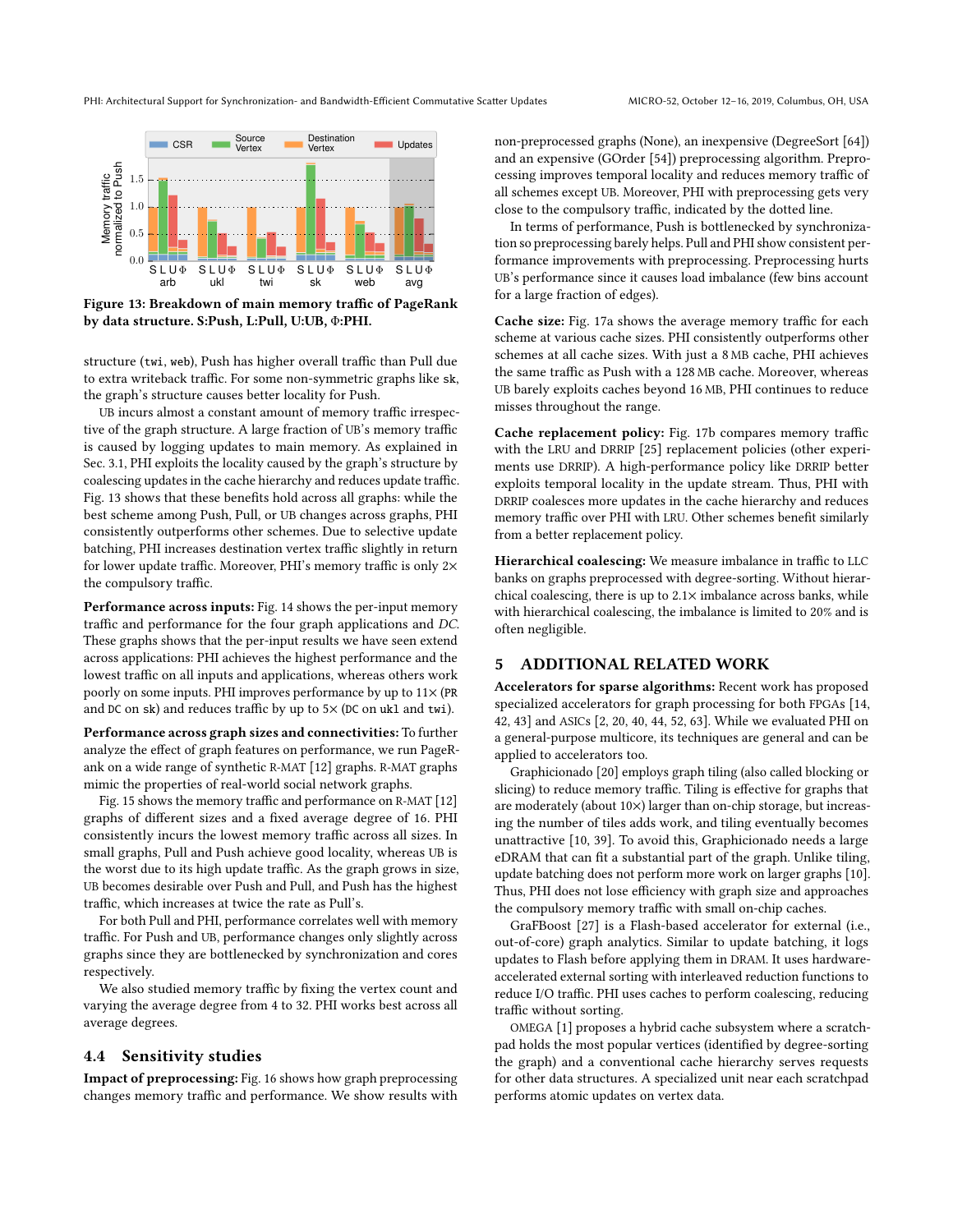

Figure 14: Per-input memory traffic (top) and performance (bottom) of the five graph applications, normalized to Push.



Figure 15: R-MAT graphs with different vertex counts and a fixed average degree.



Figure 16: Impact of preprocessing. The dotted line indicates compulsory traffic.

HATS [38] adds a specialized hardware unit near each core to perform locality-aware graph traversals. HATS and PHI are complementary: HATS improves locality similar to preprocessing, and as we have seen PHI benefits from preprocessing.

Indirect prefetchers: Conventional stream or strided prefetchers are ineffective on the indirect memory accesses of sparse algorithms. Prior work [3, 4, 58] has proposed indirect prefetchers to handle such accesses. While these designs improve performance by hiding memory access latency, they quickly saturate memory bandwidth



Figure 17: Sensitivity to LLC configuration.

and become bandwidth-bound. By contrast, PHI reduces memory traffic, making better use of limited off-chip bandwidth. Moreover, PHI works well with stream prefetchers and, since updates do not fetch data, would not benefit from indirect prefetchers.

# 6 CONCLUSION

We have presented PHI, a *push* cache hierarchy that adds support for pushing commutative updates from cores towards main memory. PHI adds simple logic at each cache bank to buffer and coalesce updates throughout the hierarchy, performs selective update batching to exploit spatial locality, and avoids synchronization overheads.

PHI is the first system to exploit the temporal and spatial locality benefits of commutative scatter updates, On a set of demanding algorithms, PHI improves performance by 4.7× gmean and by up to 11×. Moreover, PHI consistently outperforms pull algorithms, showing for the first time that push algorithms have inherent locality advantages that can be exploited with the proper hardware support.

### ACKNOWLEDGMENTS

We thank Maleen Abeydeera, Joel Emer, Mark Jeffrey, Hyun Ryong Lee, Po-An Tsai, Victor Ying, Guowei Zhang, and the anonymous reviewers for their feedback. This work was supported in part by DARPA SDH under contract HR0011-18-3-0007, NSF grants CAREER-1452994 and CAREER-1845986, and a Google Faculty Research Award.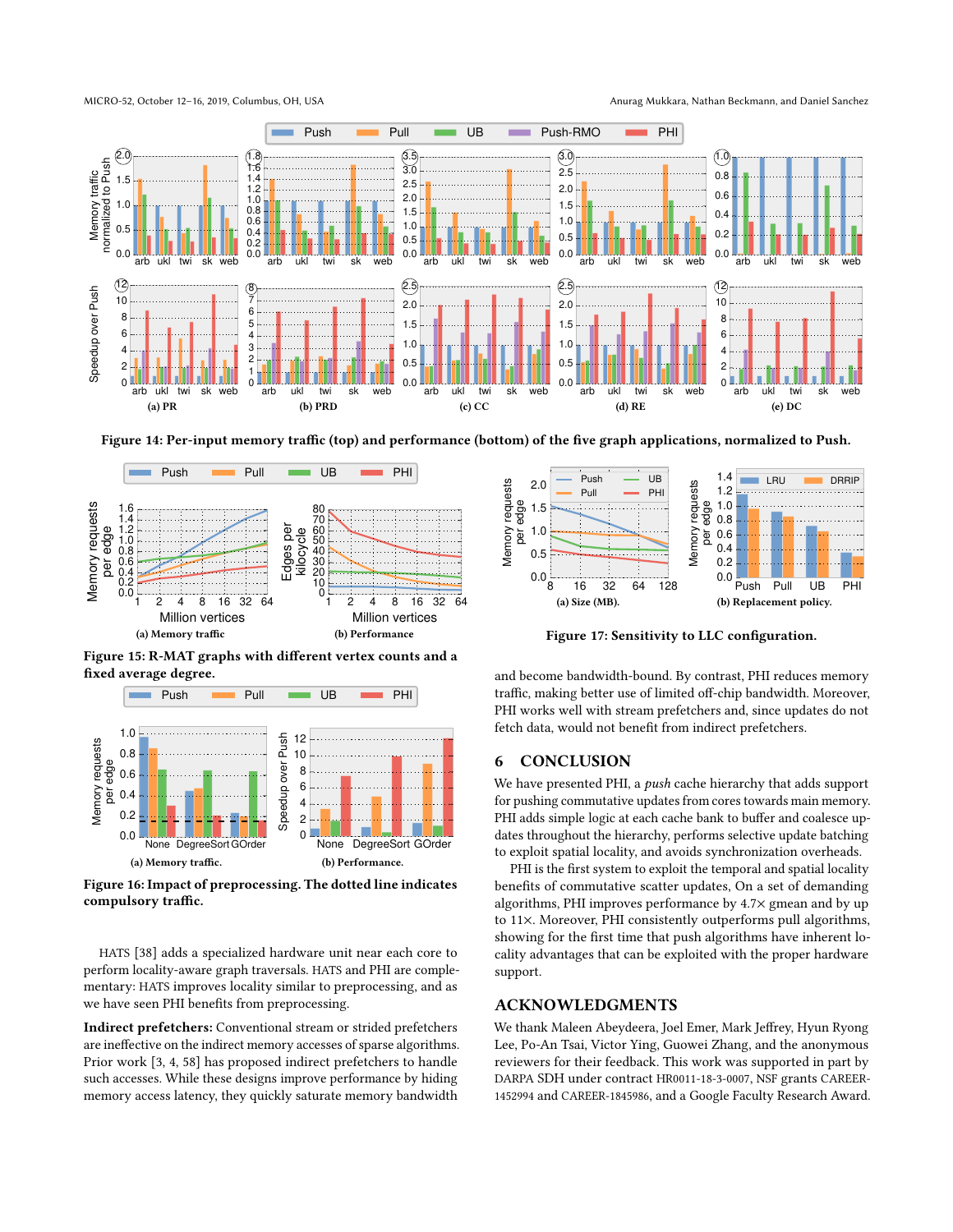This research was, in part, funded by the U.S. Government. The views and conclusions contained in this document are those of the authors and should not be interpreted as representing the official policies, either expressed or implied, of the U.S. Government.

### **REFERENCES**

- [1] Abraham Addisie, Hiwot Kassa, Opeoluwa Matthews, and Valeria Bertacco. 2018. Heterogeneous Memory Subsystem for Natural Graph Analytics. In Proceedings of the IEEE International Symposium on Workload Characterization (IISWC).
- [2] Junwhan Ahn, Sungpack Hong, Sungjoo Yoo, Onur Mutlu, and Kiyoung Choi. 2015. A scalable processing-in-memory accelerator for parallel graph processing. In Proceedings of the 42nd annual International Symposium on Computer Architecture (ISCA-42).
- [3] Sam Ainsworth and Timothy M Jones. 2016. Graph Prefetching Using Data Structure Knowledge. In Proceedings of the International Conference on Supercomputing (ICS'16).
- [4] Sam Ainsworth and Timothy M Jones. 2018. An event-triggered programmable prefetcher for irregular workloads. In Proceedings of the 23rd international conference on Architectural Support for Programming Languages and Operating Systems (ASPLOS-XXIII).
- [5] Vignesh Balaji and Brandon Lucia. 2018. When is Graph Reordering an Optimization? Studying the Effect of Lightweight Graph Reordering Across Applications and Input Graphs. In Proceedings of the IEEE International Symposium on Workload Characterization (IISWC).
- [6] Vignesh Balaji, Dhruva Tirumala, and Brandon Lucia. 2017. Flexible Support for Fast Parallel Commutative Updates. arXiv preprint arXiv:1709.09491 (2017).
- [7] Çağrı Balkesen, Jens Teubner, Gustavo Alonso, and M Tamer Özsu. 2014. Mainmemory hash joins on modern processor architectures. IEEE Transactions on Knowledge and Data Engineering 27, 7 (2014).
- [8] Scott Beamer, Krste Asanović, and David Patterson. 2012. Direction-optimizing breadth-first search. In Proceedings of the ACM/IEEE conference on Supercomputing (SC12).
- [9] Scott Beamer, Krste Asanović, and David Patterson. 2015. The GAP benchmark suite. arXiv:1508.03619 [cs.DC] (2015).
- [10] Scott Beamer, Krste Asanovic, and David Patterson, 2017. Reducing Pagerank communication via Propagation Blocking. In Proceedings of the 31st IEEE International Parallel and Distributed Processing Symposium (IPDPS).
- [11] Maciej Besta, Michał Podstawski, Linus Groner, Edgar Solomonik, and Torsten Hoefler. 2017. To push or to pull: On reducing communication and synchronization in graph computations. In Proceedings of the 26th International Symposium on High-Performance Parallel and Distributed Computing.
- [12] Deepayan Chakrabarti, Yiping Zhan, and Christos Faloutsos. 2004. R-MAT: A recursive model for graph mining. In Proceedings of the 2004 SIAM International Conference on Data Mining.
- [13] Thomas H Cormen, Charles E Leiserson, Ronald L Rivest, and Clifford Stein. 2009. Introduction to algorithms (3rd ed.). MIT press.
- [14] Guohao Dai, Yuze Chi, Yu Wang, and Huazhong Yang. 2016. FPGP: Graph Processing Framework on FPGA-A Case Study of Breadth-First Search. In Proceedings of the 24th ACM/SIGDA International Symposium on Field-Programmable Gate Arrays (FPGA-24).
- [15] Timothy A Davis and Yifan Hu. 2011. The University of Florida sparse matrix collection. ACM TOMS 38, 1 (2011).
- [16] Laxman Dhulipala, Guy Blelloch, and Julian Shun. 2017. Julienne: A framework for parallel graph algorithms using work-efficient bucketing. In Proceedings of the 29th ACM Symposium on Parallelism in Algorithms and Architectures (SPAA).
- [17] Allan Gottlieb, Ralph Grishman, Clyde P. Kruskal, Kevin P. McAuliffe, Larry Rudolph, and Marc Snir. 1983. The NYU Ultracomputer? Designing an MIMD Shared Memory Parallel Computer. IEEE Transactions on computers 2 (1983).
- [18] Samuel Grossman and Christos Kozyrakis. 2019. A New Frontier for Pull-Based Graph Processing. arXiv preprint arXiv:1903.07754 (2019).
- [19] Samuel Grossman, Heiner Litz, and Christos Kozyrakis. 2018. Making pull-based graph processing performant. In Proceedings of the ACM SIGPLAN Symposium on Principles and Practice of Parallel Programming (PPoPP).
- [20] Tae Jun Ham, Lisa Wu, Narayanan Sundaram, Nadathur Satish, and Margaret Martonosi. 2016. Graphicionado: A high-performance and energy-efficient accelerator for graph analytics. In Proceedings of the 49th annual IEEE/ACM international symposium on Microarchitecture (MICRO-49).
- [21] Per Hammarlund, Alberto J. Martinez, Atiq A. Bajwa, David L. Hill, Erik Hallnor, Hong Jiang, Martin Dixon, Michael Derr, Mikal Hunsaker, Rajesh Kumar, Randy B. Osborne, Ravi Rajwar, Ronak Singhal, Reynold D'Sa, Robert Chappell, Shiv Kaushik, Srinivas Chennupaty, Stephan Jourdan, Steve Gunther, Tom Piazza, and Ted Burton. 2014. Haswell: The fourth-generation intel core processor. IEEE Micro 34, 2 (2014).
- [22] Song Han, Huizi Mao, and William J Dally. 2016. Deep Compression: Compressing Deep Neural Network with Pruning, Trained Quantization and Huffman Coding.

In 4th International Conference on Learning Representations (ICLR-4).

- [23] Henry Hoffmann, David Wentzlaff, and Anant Agarwal. 2010. Remote store programming. In Proceedings of the 5th international conference on High Performance Embedded Architectures and Compilers (HiPEAC).
- [24] Nangate Inc. 2008. The NanGate 45nm Open Cell Library. http://www.nangate. com/?page\_id=2325.
- [25] Aamer Jaleel, Kevin B Theobald, Simon C Steely Jr, and Joel Emer. 2010. High performance cache replacement using re-reference interval prediction (RRIP). In Proceedings of the 37th annual International Symposium on Computer Architecture (ISCA-37).
- [26] Norman P. Jouppi. 1993. Cache Write Policies and Performance. In Proceedings of the 20th annual International Symposium on Computer Architecture (ISCA-20).
- [27] Sang-Woo Jun, Andy Wright, Sizhuo Zhang, Shuotao Xu, and Arvind. 2018. GraF-Boost: Using accelerated flash storage for external graph analytics. In Proceedings of the 45th annual International Symposium on Computer Architecture (ISCA-45).
- [28] Richard E Kessler and James L Schwarzmeier. 1993. CRAY T3D: A new dimension for Cray Research. In Digest of Papers. COMPCON Spring.
- [29] Vladimir Kiriansky, Yunming Zhang, and Saman Amarasinghe. 2016. Optimizing indirect memory references with milk. In Proceedings of the 25th International Conference on Parallel Architectures and Compilation Techniques (PACT-25).
- [30] Fredrik Kjolstad, Stephen Chou, David Lugato, Shoaib Kamil, and Saman Amarasinghe. 2017. The Tensor Algebra Compiler. In Proceedings of the ACM SIGPLAN Conference on Object-Oriented Programming, Systems, Languages, and Applications (OOPSLA).
- [31] Haewoon Kwak, Changhyun Lee, Hosung Park, and Sue Moon. 2010. What is Twitter, a social network or a news media?. In Proceedings of the 19th International Conference on World Wide Web (WWW-19).
- [32] James Laudon and Daniel Lenoski. 1997. The SGI Origin: a ccNUMA highly scalable server. In Proceedings of the 24th annual International Symposium on Computer Architecture (ISCA-24).
- [33] Sheng Li, Jung Ho Ahn, Richard D Strong, Jay B Brockman, Dean M Tullsen, and Norman P Jouppi. 2009. McPAT: An integrated power, area, and timing modeling framework for multicore and manycore architectures. In Proceedings of the 42nd annual IEEE/ACM international symposium on Microarchitecture (MICRO-42).
- [34] Clémence Magnien, Matthieu Latapy, and Michel Habib. 2009. Fast computation of empirically tight bounds for the diameter of massive graphs. JEA 13 (2009).
- [35] Jasmina Malicevic, Baptiste Joseph Eustache Lepers, and Willy Zwaenepoel. 2017. Everything you always wanted to know about multicore graph processing but were afraid to ask. In Proceedings of the USENIX Annual Technical Conference (USENIX ATC).
- [36] Frank McSherry. 2005. A uniform approach to accelerated PageRank computation. In Proceedings of the 14th International Conference on World Wide Web (WWW-14).
- [37] Micron. 2013. 1.35V DDR3L power calculator (4Gb x16 chips).
- [38] Anurag Mukkara, Nathan Beckmann, Maleen Abeydeera, Xiaosong Ma, and Daniel Sanchez. 2018. Exploiting Locality in Graph Analytics through Hardware-Accelerated Traversal Scheduling. In Proceedings of the 51st annual IEEE/ACM international symposium on Microarchitecture (MICRO-51).
- [39] Anurag Mukkara, Nathan Beckmann, and Daniel Sanchez. 2017. Cache-Guided Scheduling: Exploiting caches to maximize locality in graph processing. In AGP'17.
- [40] Lifeng Nai, Ramyad Hadidi, Jaewoong Sim, Hyojong Kim, Pranith Kumar, and Hyesoon Kim. 2017. GraphPIM: Enabling Instruction-Level PIM Offloading in Graph Computing Frameworks. In Proceedings of the 23rd IEEE international symposium on High Performance Computer Architecture (HPCA-23).
- [41] Michal Nazarewicz. 2012. A deep dive into CMA. LWN, https://lwn.net/ Articles/486301/
- [42] Eriko Nurvitadhi, Gabriel Weisz, Yu Wang, Skand Hurkat, Marie Nguyen, James C Hoe, José F Martínez, and Carlos Guestrin. 2014. GraphGen: An FPGA framework for vertex-centric graph computation. In Proceedings of the 22nd IEEE International Symposium on Field-Programmable Custom Computing Machines (FCCM-22).
- [43] Tayo Oguntebi and Kunle Olukotun. 2016. GraphOps: A dataflow library for graph analytics acceleration. In Proceedings of the 24th ACM/SIGDA International Symposium on Field-Programmable Gate Arrays (FPGA-24).
- [44] Muhammet Mustafa Ozdal, Serif Yesil, Taemin Kim, Andrey Ayupov, John Greth, Steven Burns, and Ozcan Ozturk. 2016. Energy efficient architecture for graph analytics accelerators. In Proceedings of the 43rd annual International Symposium on Computer Architecture (ISCA-43).
- [45] Lawrence Page, Sergey Brin, Rajeev Motwani, and Terry Winograd. 1999. The PageRank citation ranking: Bringing order to the web. Technical Report. Stanford InfoLab.
- [46] Subhankar Pal, Jonathan Beaumont, Dong-Hyeon Park, Aporva Amarnath, Siying Feng, Chaitali Chakrabarti, Hun-Seok Kim, David Blaauw, Trevor Mudge, and Ronald Dreslinski. 2018. OuterSPACE: An Outer Product based Sparse Matrix Multiplication Accelerator. In Proceedings of the 24th IEEE international symposium on High Performance Computer Architecture (HPCA-24).
- [47] Daniel Sanchez and Christos Kozyrakis. 2013. ZSim: Fast and accurate microarchitectural simulation of thousand-core systems. In Proceedings of the 40th annual International Symposium on Computer Architecture (ISCA-40).